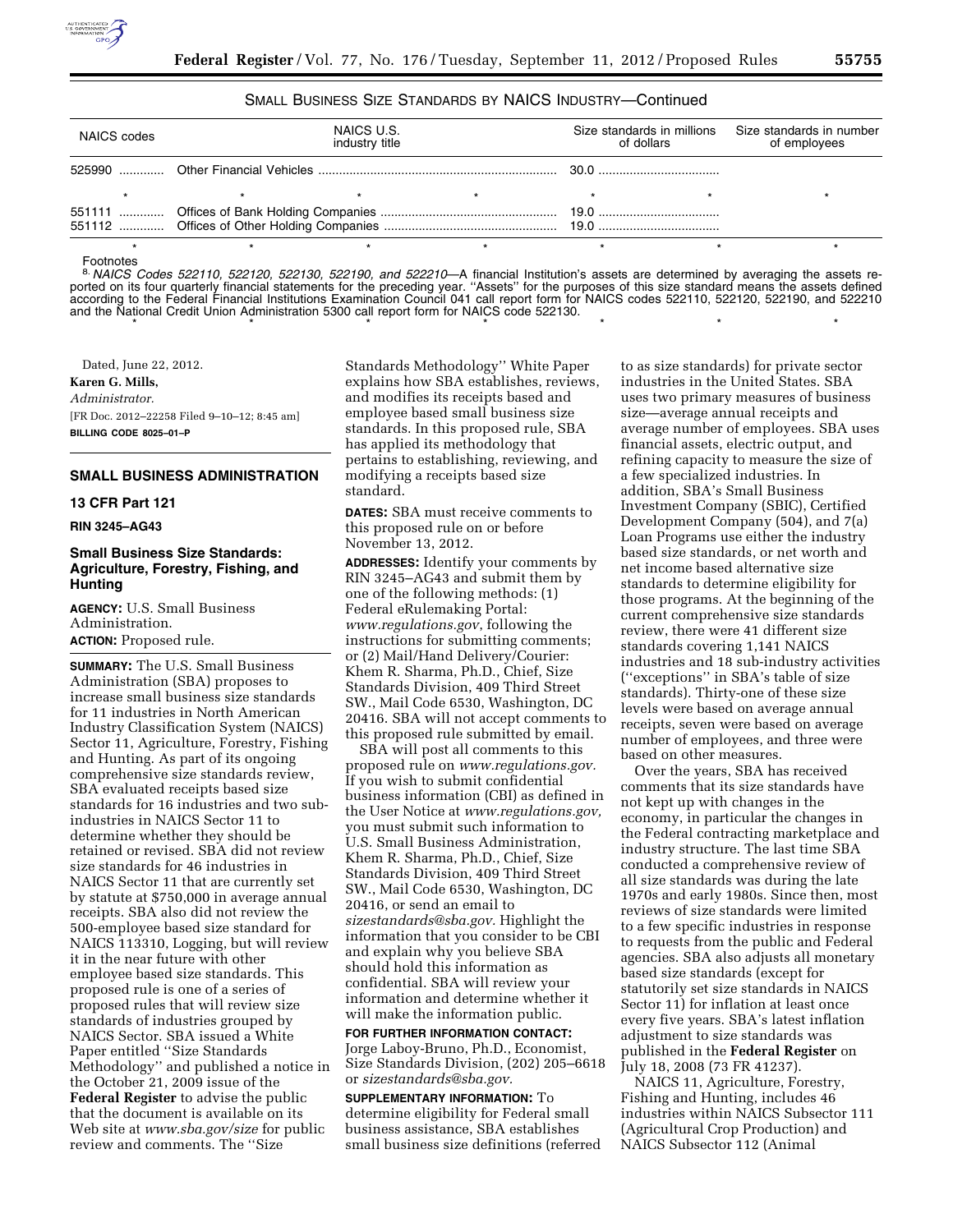Production) for which size standards are set by statute, currently at \$750,000 in average annual receipts. Within NAICS Subsector 112, SBA may revise the size standards for only two industries: NAICS 112112 (Cattle Feedlots) and

NAICS 112310 (Chicken Egg Production).

Because of changes in the Federal marketplace and industry structure since the last comprehensive size standards review, SBA recognizes that current data may no longer support some of its existing size standards. Accordingly, in 2007, SBA began a comprehensive review of all size standards to determine if they are consistent with current data, and to adjust them when necessary. In addition, on September 27, 2010, the President of the United States signed the Small Business Jobs Act of 2010 (Jobs Act). The Jobs Act directs SBA to conduct a detailed review of all size standards and to make appropriate adjustments to reflect market conditions. Specifically, the Jobs Act requires SBA to conduct a detailed review of at least one-third of all size standards during every 18-month period from the date of its enactment. In addition, the Jobs Act requires that SBA review all size standards not less frequently than once every five years thereafter. Reviewing existing small business size standards and making appropriate adjustments based on current data are also consistent with Executive Order 13563 on improving regulation and regulatory review.

Rather than review all size standards at one time, SBA is reviewing size standards on a Sector by Sector basis. A NAICS Sector generally includes 25 to 75 industries, except for NAICS Sector 31–33, Manufacturing, which has considerably more industries. Once SBA completes its review of size standards for industries in a NAICS Sector, it issues a proposed rule to revise size standards for those industries for which it believes currently available data and other relevant factors support doing so.

Below is a discussion of SBA's size standards methodology for establishing receipts based size standards that SBA applied to this proposed rule, including analyses of industry structure, Federal procurement trends, the impact of the proposed revisions to size standards on Federal small business assistance, and the evaluation of whether a revised size standard would exclude dominant firms from being considered small.

# **Size Standards Methodology**

SBA has recently developed a ''Size Standards Methodology'' for developing, reviewing, and modifying

size standards when necessary. SBA published the document on its Web site at *[www.sba.gov/size](http://www.sba.gov/size)* for public review and comments, and has included it as a supporting document in the electronic docket of this proposed rule at *[www.regulations.gov.](http://www.regulations.gov)* SBA does not apply all features of its ''Size Standards Methodology'' to all industries because not all features are appropriate for every industry. For example, since all industries in NAICS Sector 11 that are being reviewed in this proposed rule have receipts based size standards, the methodology described in this proposed rule applies only to establishing receipts based size standards. However, the methodology is available in its entirety for parties who have an interest in SBA's overall approach to establishing, evaluating, and modifying small business size standards. SBA always explains its analysis in individual proposed and final rules relating to size standards for specific industries.

SBA welcomes comments from the public on a number of issues concerning its ''Size Standards Methodology,'' such as whether there are other approaches to establishing and modifying size standards; whether there are alternative or additional factors that SBA should consider; whether SBA's approach to small business size standards makes sense in the current economic environment; whether SBA's use of anchor size standards is appropriate; whether there are gaps in SBA's methodology because the data it uses are not current or sufficiently comprehensive; and whether there are other data, facts, and/or issues that SBA should consider. Comments on SBA's size standards methodology should be submitted via: (1) The Federal eRulemaking Portal: *[www.regulations.gov,](http://www.regulations.gov)* following the instructions for submitting comments; the docket number is SBA–2009–0008, or (2) Mail/Hand Delivery/Courier: Khem R. Sharma, Ph.D., Chief, Size Standards Division, 409 Third Street SW., Mail Code 6530, Washington, DC 20416. As it will do with comments to this and other proposed rules, SBA will post all comments on its methodology on *[www.regulations.gov.](http://www.regulations.gov)* As of May 31, 2012, SBA has received 14 comments to its ''Size Standards Methodology.'' The comments are available to the public at *[www.regulations.gov.](http://www.regulations.gov)* SBA continues to welcome comments on its methodology from interested parties. SBA will not accept comments to its ''Size Standards Methodology'' submitted by email.

Congress granted the SBA's Administrator discretion to establish detailed small business size standards. 15 U.S.C. 632(a)(2). Specifically, Section

3(a)(3) of the Small Business Act (15 U.S.C. 632(a)(3)) requires that "\* \* \* the [SBA] Administrator shall ensure that the size standard varies from industry to industry to the extent necessary to reflect the differing characteristics of the various industries and consider other factors deemed to be relevant by the Administrator.'' Accordingly, the economic structure of an industry is the basis for developing and modifying small business size standards. SBA identifies the small business segment of an industry by examining data on the economic characteristics defining the industry structure (as described below). In addition, SBA considers current economic conditions, its mission and program objectives, the Administration's current policies, suggestions from industry groups and Federal agencies, and public comments on the proposed rule. SBA also examines whether a size standard based on industry and other relevant data successfully excludes businesses that are dominant in the industry.

This proposed rule includes information regarding the factors SBA evaluated and the criteria it used to propose adjustments to receipts based size standards for 16 industries and two sub-industries (''exceptions'') in NAICS Sector 11. This proposed rule affords the public an opportunity to review and to comment on SBA's proposal to revise size standards in NAICS Sector 11, as well as on the data and methodology it used to evaluate and revise the size standards.

### **Industry Analysis**

For the current comprehensive size standards review, SBA has established three ''base'' or ''anchor'' size standards—\$7.0 million in average annual receipts for industries that have receipts based size standards, 500 employees for manufacturing and other industries that have employee based size standards (except for Wholesale Trade), and 100 employees for industries in the Wholesale Trade Sector. SBA established 500 employees as the anchor size standard for manufacturing industries at its inception in 1953. Shortly thereafter, SBA established \$1 million in average annual receipts as the anchor size standard for nonmanufacturing industries. SBA has periodically increased the receipts based anchor size standard for inflation, and today it is \$7 million. Since 1986, the size standard for all industries in the Wholesale Trade Sector for SBA's financial assistance and for most Federal programs has been 100 employees. However, NAICS codes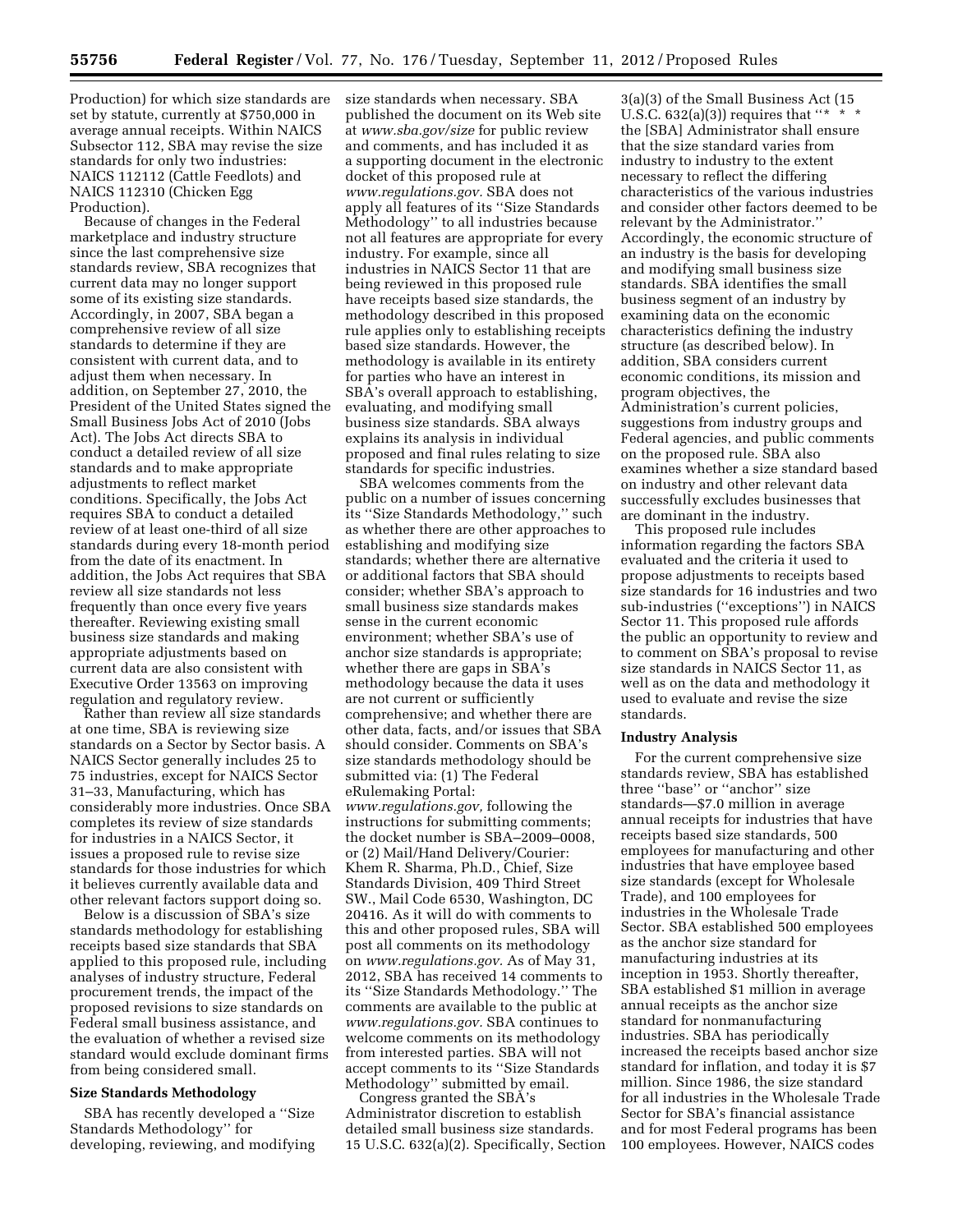for the Wholesale Trade Sector and their 100 employee size standards do not apply to Federal procurement programs. Rather, for Federal procurement the size standard for all industries in Wholesale Trade (NAICS Sector 42) and for all industries in Retail Trade (NAICS Sector 44–45) is 500 employees under SBA's nonmanufacturer rule (13 CFR 121.406(b)).

These long-standing anchor size standards have stood the test of time and gained legitimacy through practice and general public acceptance. An anchor is neither a minimum nor a maximum size standard. It is a common size standard for a large number of industries that have similar economic characteristics and serves as a reference point in evaluating size standards for individual industries. SBA uses the anchor in lieu of trying to establish precise small business size standards for each industry. Otherwise, theoretically, the number of size standards might be as high as the number of industries for which SBA establishes size standards (1,141). Furthermore, the data SBA analyzes are static, while the U.S. economy is not. Hence, absolute precision is impossible. SBA presumes an anchor size standard is appropriate for a particular industry unless that industry displays economic characteristics that are considerably different from other industries with the same anchor size standard.

When evaluating a size standard, SBA compares the economic characteristics of the industry under review to the average characteristics of industries with one of the three anchor size standards (referred to as the ''anchor comparison group''). This allows SBA to assess the industry structure and to determine whether the industry is appreciably different from the other industries in the anchor comparison group. If the characteristics of a specific industry under review are similar to the average characteristics of the anchor comparison group, the anchor size standard is generally appropriate for that industry. SBA may consider adopting a size standard below the anchor when: (1) all or most of the industry characteristics are significantly smaller than the average characteristics of the anchor comparison group; or (2) other industry considerations strongly suggest that the anchor size standard would be an unreasonably high size standard for the industry.

If the specific industry's characteristics are significantly higher than those of the anchor comparison group, then a size standard higher than the anchor size standard may be appropriate. The larger the differences

are between the characteristics of the industry under review and those in the anchor comparison group, the larger will be the difference between the appropriate industry size standard and the anchor size standard. To determine a size standard above the anchor size standard, SBA analyzes the characteristics of a second comparison group. For industries with receipts based size standards, including those in NAICS Sector 11 reviewed in this proposed rule, SBA has developed a second comparison group consisting of industries that have the highest of receipts based size standards. To determine a size standard above the anchor size standard, SBA analyzes the characteristics of this second comparison group. The size standards for this group of industries range from \$23 million to \$35.5 million in average annual receipts; the weighted average size standard for the group is \$29 million. SBA refers to this comparison group as the ''higher level receipts based size standard group.''

The primary factors that SBA evaluates to examine industry structure include average firm size, startup costs and entry barriers, industry competition, and distribution of firms by size. SBA evaluates, as an additional primary factor, the impact that revised size standards might have on Federal contracting assistance to small businesses. These are, generally, the five most important factors SBA examines when establishing or revising a size standard for an industry. However, SBA will also consider and evaluate other information that it believes is relevant to a particular industry (such as technological changes, growth trends, SBA financial assistance, other program factors, *etc.*). SBA also considers possible impacts of size standard revisions on eligibility for Federal small business assistance, current economic conditions, the Administration's policies, and suggestions from industry groups and Federal agencies. Public comments on a proposed rule also provide important additional information. SBA thoroughly reviews all public comments before making a final decision on its proposed size standards. Below are brief descriptions of each of the five primary factors that SBA has evaluated for each industry in NAICS Sector 11. A more detailed description of this analysis is provided in SBA's ''Size Standards Methodology,'' available at *[http://www.sba.gov/size.](http://www.sba.gov/size)* 

1. *Average firm size.* SBA computes two measures of average firm size: simple average and weighted average. For industries with receipts based size standards, the simple average is the total receipts of the industry divided by the total number of firms in the industry. The weighted average firm size is the sum of weighted simple averages in different receipts size classes, where weights are the shares of total industry receipts for respective size classes. The simple average weighs all firms within an industry equally regardless of their size. The weighted average overcomes that limitation by giving more weight to larger firms.

If the average firm size of an industry is significantly higher than the average firm size of industries in the anchor comparison industry group, this will generally support a size standard higher than the anchor size standard. Conversely, if the industry's average firm size is similar to or significantly lower than that of the anchor comparison industry group, it will be a basis to adopt the anchor size standard, or, in rare cases, a standard lower than the anchor.

2. *Startup costs and entry barriers.*  Startup costs reflect a firm's initial size in an industry. New entrants to an industry must have sufficient capital and other assets to start and maintain a viable business. If new firms entering a particular industry have greater capital requirements than firms in industries in the anchor comparison group, this can be a basis for establishing a size standard higher than the anchor size standard. In lieu of actual startup cost data, SBA uses average assets as a proxy to measure the capital requirements for new entrants to an industry.

To calculate average assets, SBA begins with the sales to total assets ratio for an industry from the Risk Management Association's Annual eStatement Studies. SBA then applies these ratios to the average receipts of firms in that industry. An industry with average assets that are significantly higher than those of the anchor comparison group is likely to have higher startup costs; this in turn will support a size standard higher than the anchor. Conversely, an industry with average assets that are similar to or lower than those of the anchor comparison group is likely to have lower startup costs; this will support the anchor standard or one lower than the anchor.

3. *Industry competition.* Industry competition is generally measured by the share of total industry receipts generated by the largest firms in an industry. SBA generally evaluates the share of industry receipts generated by the four largest firms in each industry. This is referred to as the ''four-firm concentration ratio,'' a commonly used economic measure of market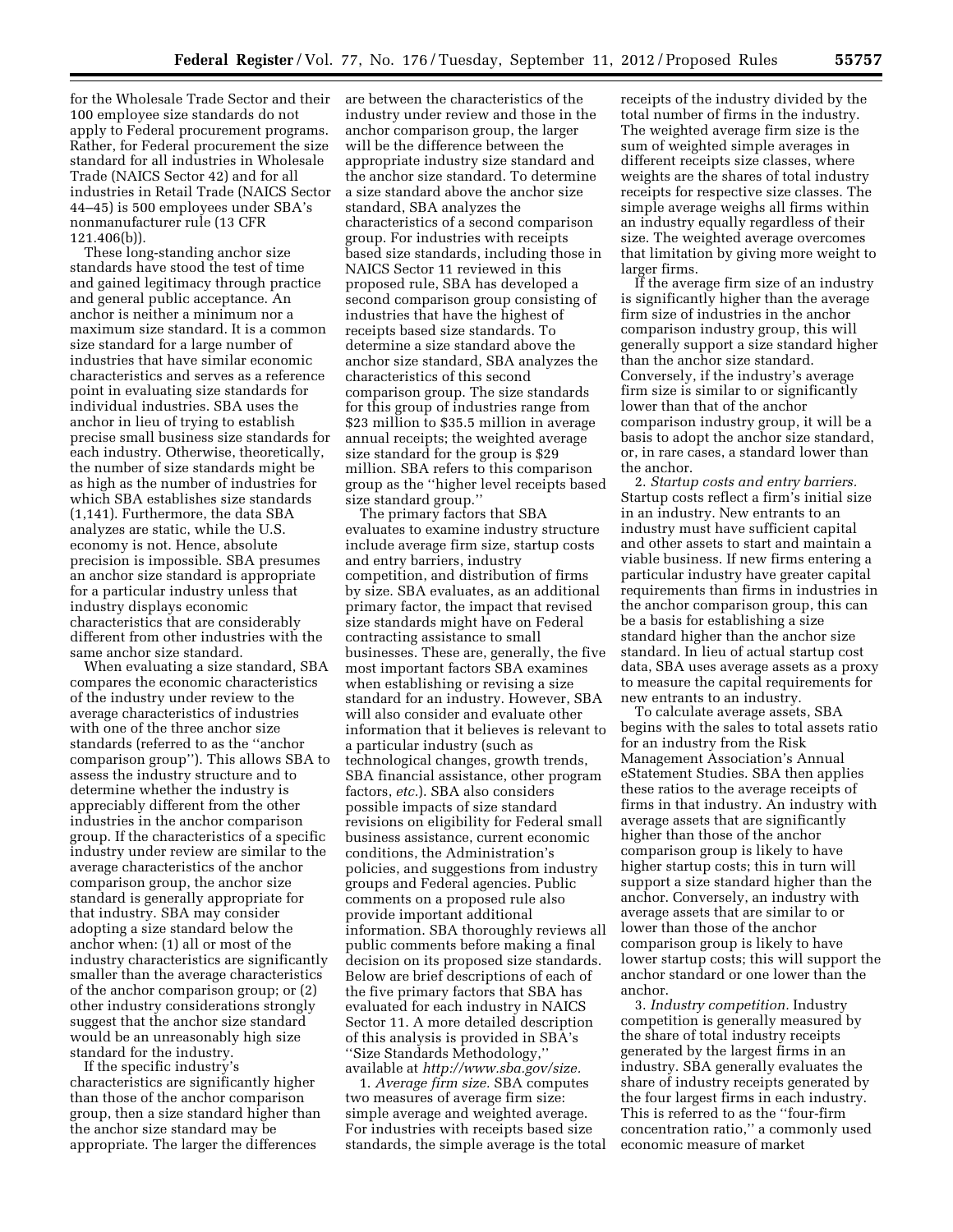competition. SBA compares the fourfirm concentration ratio for an industry to the average four-firm concentration ratio for industries in the anchor comparison group. If a significant share of economic activity within the industry is concentrated among a few relatively large companies, all else being equal, SBA will establish a size standard higher than the anchor size standard. SBA does not consider the four-firm concentration ratio as an important factor in assessing a size standard if its share of economic activity of the largest four firms within the industry is less than 40 percent. For an industry with a four-firm concentration ratio of 40 percent or more, SBA examines the average size of the four largest firms to determine a size standard.

4. *Distribution of firms by size.* SBA examines the shares of industry total receipts accounted for by firms of different receipts and employment size classes in an industry. This is an additional factor in assessing industry competition. If most of an industry's economic activity is attributable to smaller firms, this generally indicates that small businesses are competitive in that industry. This can support adopting the anchor size standard. If most of an industry's economic activity is attributable to larger firms, this indicates that small businesses are not competitive in that industry. This can support adopting a size standard above the anchor.

Concentration is a measure of inequality of distribution. To determine the degree of inequality of distribution in an industry, SBA computes the Gini coefficient, using the Lorenz curve. The Lorenz curve presents the cumulative percentages of units (firms) along the horizontal axis and the cumulative percentages of receipts (or other measures of size) along the vertical axis. (For further detail, please refer to SBA's ''Size Standards Methodology'' on its Web site at *[www.sba.gov/size](http://www.sba.gov/size)*.) Gini coefficient values vary from zero to one. If receipts are distributed equally among all the firms in an industry, the value of the Gini coefficient will equal zero. If an industry's total receipts are attributed to a single firm, the Gini coefficient will equal one.

SBA compares the Gini coefficient value for an industry with that for industries in the anchor comparison group. If the Gini coefficient value for an industry is higher than it is for industries in the anchor comparison industry group this may, all else being equal, warrant a size standard higher than the anchor. Conversely, if an industry's Gini coefficient is similar to or lower than that for the anchor group,

the anchor standard, or in some cases a standard lower than the anchor, may be adopted.

5. *Impact on Federal contracting and SBA loan programs.* SBA examines the possible impact a size standard change may have on Federal small business assistance. This most often focuses on the share of Federal contracting dollars awarded to small businesses in the industry in question. In general, if the small business share of Federal contracting in an industry with significant Federal contracting is appreciably less than the small business share of the industry's total receipts, this could justify considering a size standard higher than the existing size standard. The disparity between the small business Federal market share and industry-wide small business share may be due to various factors, such as extensive administrative and compliance requirements associated with Federal contracts, the different skill set required for Federal contracts as compared to typical commercial contracting work, and the size of Federal contracts. These, as well as other factors, are likely to influence the type of firms within an industry that compete for Federal contracts. By comparing the small business Federal contracting share with the industrywide small business share, SBA includes in its size standards analysis the latest Federal contracting trends. This analysis may support a size standard larger than the current size standard.

SBA considers Federal contracting trends in the size standards analysis only if: (1) the small business share of Federal contracting dollars is at least 10 percent lower than the small business share of total industry receipts; and (2) the amount of total Federal contracting averages \$100 million or more during the latest three fiscal years. These thresholds reflect significant levels of contracting where a revision to a size standard may have an impact on contracting opportunities to small businesses.

Besides the impact on small business Federal contracting, SBA also evaluates the impact of a proposed size standard revision on SBA's loan programs. For this, SBA examines the data on volume and number of its guaranteed loans within an industry and the size of firms obtaining those loans. This allows SBA to assess whether the existing or the proposed size standard for a particular industry may restrict the level of financial assistance to small firms. If current size standards have impeded financial assistance to small businesses, higher size standards may be

supportable. However, if small businesses under current size standards have been receiving significant amounts of financial assistance through SBA's loan programs, or if the financial assistance has been provided mainly to businesses that are much smaller than the existing size standards, SBA does not consider this factor when determining the size standard.

#### **Sources of Industry and Program Data**

SBA's primary source of industry data used in this proposed rule are special tabulations of the 2007 County Business Patterns (see *[www.census.gov/econ/cbp/](http://www.census.gov/econ/cbp/)*  ) from the U.S. Bureau of Census (Census Bureau) and the 2007 Census of Agriculture

(*<http://www.nass.usda.gov>*) from the National Agricultural Statistics Service (NASS). NAICS Sector 11 is not covered by the Census Bureau's Economic Census. The special tabulations provides SBA with data on the number of firms, number of establishments, number of employees, annual payroll, and annual receipts of companies by Industry (6-digit level), Industry Group (4-digit level), Subsector (3-digit level), and Sector (2-digit level). These data are arrayed by various classes of firms' size based on the overall number of employees and receipts of the entire enterprise (all establishments and affiliated firms) from all industries. The special tabulation enables SBA to evaluate average firm size, the four-firm concentration ratio, and distribution of firms by various receipts, and employment size classes.

In some cases, where data were not available due to disclosure prohibitions in the Census Bureau's and NASS' tabulations, SBA either estimated missing values using available relevant data or examined data at a higher level of industry aggregation, such as at the NAICS 2-digit (Sector), 3-digit (Subsector), or 4-digit (Industry Group) level. In some instances, SBA's analysis was based only on those factors for which data were available or estimates of missing values were possible.

To calculate average assets, SBA used sales to total assets ratios from the Risk Management Association's Annual eStatement Studies, 2008–2010.

To evaluate Federal contracting trends, SBA examined data on Federal contract awards for fiscal years 2008– 2010. The data are available from the U.S. General Service Administration's Federal Procurement Data System— Next Generation (FPDS–NG).

To assess the impact on financial assistance to small businesses, SBA examined data on its own guaranteed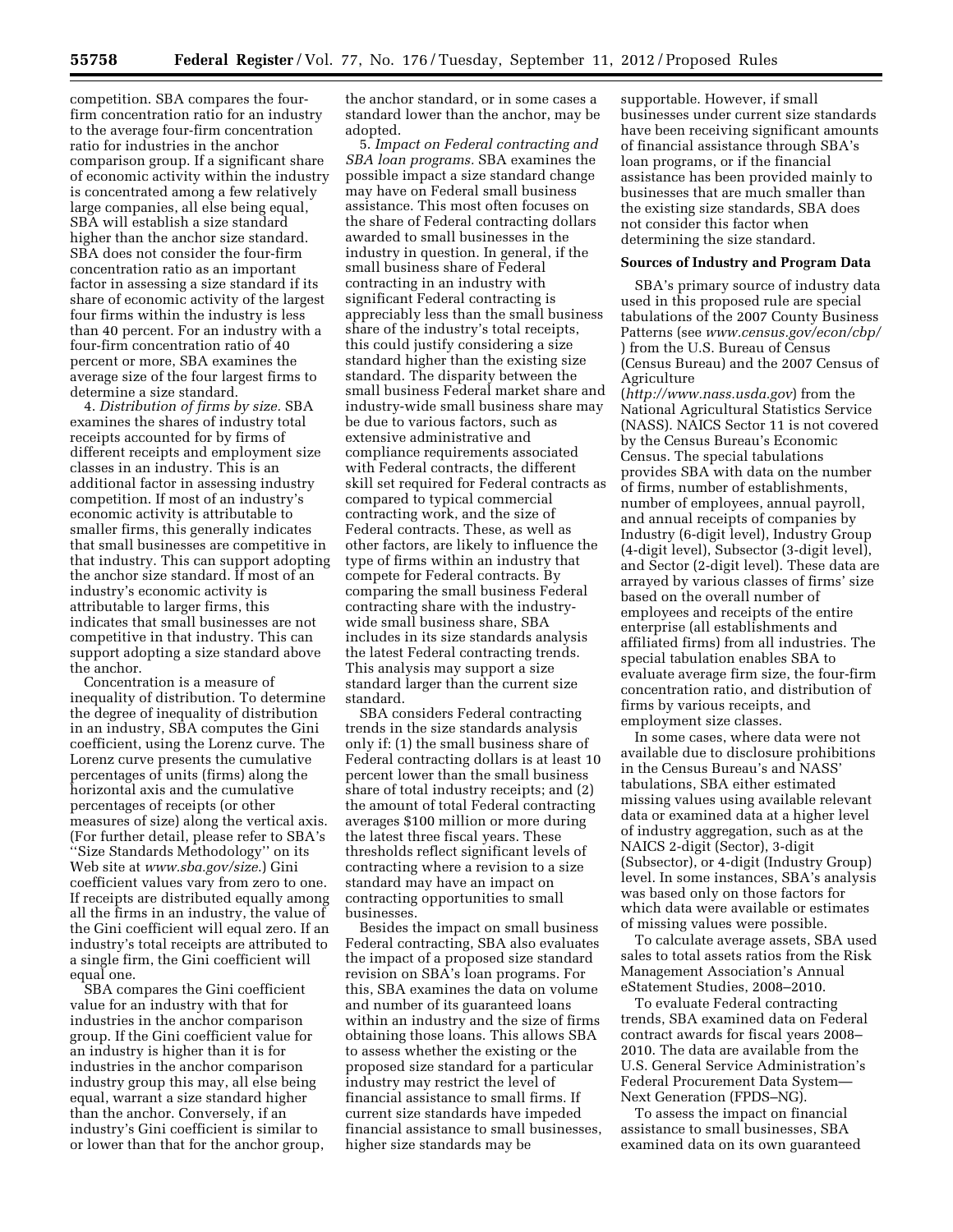loan programs for fiscal years 2008– 2010.

Data sources and estimation procedures SBA uses in its size standards analysis are documented in detail in SBA's ''Size Standards Methodology'' White Paper, which is available at *[www.sba.gov/size](http://www.sba.gov/size)*.

## **Dominance in Field of Operation**

Section 3(a) of the Small Business Act (15 U.S.C. 632(a)) defines a small business concern as one that is: (1) Independently owned and operated; (2) not dominant in its field of operation; and (3) within a specific small business definition or size standard established by SBA Administrator. SBA considers as part of its evaluation whether a business concern at a proposed size standard would be dominant in its field of operation. For this, SBA generally examines the industry's market share of firms at the proposed standard. Market share and other factors may indicate whether a firm can exercise a major controlling influence on a national basis in an industry where a significant number of business concerns are engaged. If a contemplated size standard includes a dominant firm, SBA will consider a lower size standard to exclude the dominant firm from being defined as small.

#### **Selection of Size Standards**

To simplify receipts based size standards, SBA has proposed to select size standards from a limited number of levels. For many years, SBA has been concerned about the complexity of determining small business status caused by a large number of varying receipts based size standards (*see* 69 FR 13130 (March 4, 2004) and 57 FR 62515 (December 31, 1992)). At the beginning of the current comprehensive size standards review, there were 31 different levels of receipts based size standards. They ranged from \$0.75 million to \$35.5 million, and many of them applied to one or only a few industries. SBA believes that such a large number of different small business size standards are unnecessary and difficult to justify analytically. To simplify managing and using size standards, SBA proposes that there be fewer size standard levels. This will produce more common size standards for businesses operating in related industries. This will also result in greater consistency among the size standards for industries that have similar economic characteristics.

SBA proposes, therefore, to apply one of eight receipts based size standards to the analysis of receipts based size standards for 16 industries and two sub-

industries within NAICS Sector 11 that are reviewed in this proposed rule. The eight ''fixed'' receipts based size standard levels are \$5 million, \$7 million, \$10 million, \$14 million, \$19 million, \$25.5 million, \$30 million, and \$35.5 million. SBA established these eight receipts based size standard based on the current minimum, the current maximum, and the most commonly used current receipts based size standards. At the start of the current comprehensive review, the most commonly used receipts based size standards clustered around the following—\$2.5 million to \$4.5 million, \$7 million, \$9 million to \$10 million, \$12.5 million to \$14 million, \$25 million to \$25.5 million, and \$33.5 million to \$35.5 million. SBA selected \$7 million as one of eight fixed levels of receipts based size standards because it is an anchor standard. The lowest or minimum receipts based size level will be \$5 million. Other than the size standards for NAICS Sector 11 that are set by statute and those based on commissions (such as real estate brokers and travel agents), \$5 million includes those industries with the lowest receipts based standards, which ranged from \$2 million to \$4.5 million. Among the higher level size clusters, SBA has set four fixed levels: \$10 million, \$14 million, \$25.5 million, and \$35.5 million. Because of the large intervals between some of the fixed levels, SBA established two intermediate levels, namely \$19 million between \$14 million and \$25.5 million, and \$30 million between \$25.5 million and \$35.5 million. These two intermediate levels reflect roughly the same proportional differences as between the other two successive levels.

To simplify size standards further, SBA may propose a common size standard for closely related industries. Although the size standard analysis may support a separate size standard for each industry, SBA believes that establishing different size standards for closely related industries may not always be appropriate. For example, in cases where many of the same businesses operate in the same multiple industries, a common size standard for those industries might better reflect the Federal marketplace. This might also make size standards among related industries more consistent than separate size standards for each of those industries. This led SBA to establish a common size standard for the information technology (IT) services (NAICS 541511, NAICS 541112, NAICS 541513, NAICS 541519, and NAICS 811212), even though the industry data

might support a distinct size standard for each industry (57 FR 27906 (June 23, 1992)). More recently SBA adopted common size standards for some of the industries in NAICS Sector 54, Professional, Scientific and Technical services (77 FR 7490 (February 10, 2012)) and NAICS Sector 48–49, Transportation and Warehousing (77 FR 10943 (February 24, 2012)).

In NAICS Sector 11, currently all industries in NAICS Subsector 114 (Fishing, Hunting, and Trapping) and all industries (except for two sub-industries under NAICS 115310) within NAICS Industry Subsector 115 (Support Activities for Agriculture and Forestry) have common size standards. However, in this proposed rule, based on characteristics of individual industries, SBA proposes different size standards for some of the industries in those Subsectors. Whenever SBA proposes a common size standard for closely related industries it will provide its justification.

#### **Evaluation of Industry Structure**

SBA evaluated all industries and two sub-industries in NAICS Sector 11, Agriculture, Forestry, Fishing and Hunting, with the exceptions of NAICS 113310 (Logging) and those industries for which their size standards were determined by statute, to assess the appropriateness of the current receipts based size standards. As described above, SBA compared data on the economic characteristics of each industry to the average characteristics of industries in two comparison groups. The first comparison group consists of all industries with \$7 million size standards and is referred to as the ''receipts based anchor comparison group.'' Because the goal of SBA's review is to assess whether a specific industry's size standard should be the same as or different from the anchor size standard, this is the most logical group of industries to analyze. In addition, this group includes a sufficient number of firms to provide a meaningful assessment and comparison of industry characteristics.

If the characteristics of an industry are similar to the average characteristics of industries in the anchor comparison group, the anchor size standard is generally appropriate for that industry. If an industry's structure is significantly different from industries in the anchor group, a size standard lower or higher than the anchor size standard might be appropriate. The proposed new size standard is based on the difference between the characteristics of the anchor comparison group and a second industry comparison group. As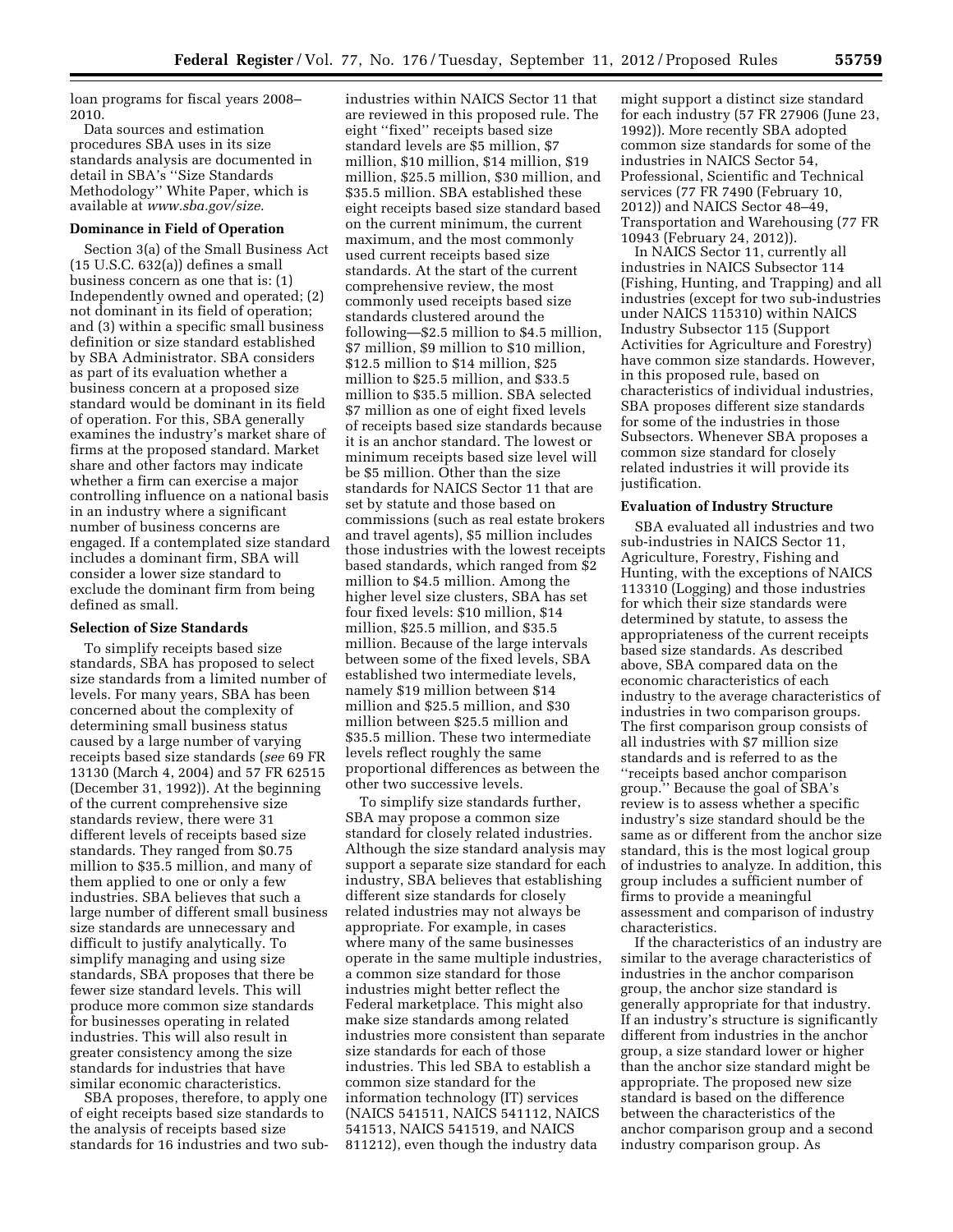described above, the second comparison group for receipts based standards consists of industries with the highest receipts based size standards, ranging from \$23 million to \$35.5 million. The average size standard for this group is \$29 million. SBA refers to this group of industries as the ''higher level receipts based size standard comparison group.''

SBA determines differences in industry structure between an industry under review and the industries in the two comparison groups by comparing data on each of the industry factors, including average firm size, average assets size, the four-firm concentration ratio, and the Gini coefficient of distribution of firms by size. Table 1,

Average Characteristics of Receipts Based Comparison Groups, shows the average firm size (both simple and weighted), average assets size, four-firm concentration ratio, average receipts of the four largest firms, and the Gini coefficient for both anchor level and higher level comparison groups for receipts based size standards.

## TABLE 1—AVERAGE CHARACTERISTICS OF RECEIPTS BASED COMPARISON GROUPS

| Receipts based comparison group | $(S$ million)                                            | Average firm size | Average<br>assets size                  | Four-firm<br>concentration | Average<br>receipts of four | Gini           |
|---------------------------------|----------------------------------------------------------|-------------------|-----------------------------------------|----------------------------|-----------------------------|----------------|
|                                 | Weighted<br>Simple<br>$$$ million)<br>average<br>average | ratio<br>(%)      | largest firms<br>$(S$ million) $\gamma$ | coefficient                |                             |                |
|                                 | .32<br>5.07                                              | 19.63<br>116.84   | 0.84<br>3.20                            | 16.6<br>32.1               | 196.4<br>.376.0             | 0.693<br>0.830 |

\* To be used for industries with a four-firm concentration ratio of 40% or greater.

# **Derivation of Size Standards Based on Industry Factors**

For each industry factor in Table 1, Average Characteristics of Receipts Based Comparison Groups, SBA derives a separate size standard based on the differences between the values for an industry under review and the values for the two comparison groups. If the industry value for a particular factor is near the corresponding factor for the anchor comparison group, the \$7 million anchor size standard is appropriate for that factor.

An industry factor significantly above or below the anchor comparison group will generally imply a size standard for that industry above or below the \$7 million anchor. The new size standard in these cases is based on the proportional difference between the

industry value and the values for the two comparison groups.

For example, if an industry's simple average receipts are \$3.3 million, that can support a \$19 million size standard. The \$3.3 million level is 52.8 percent between \$1.32 million for the anchor comparison group and \$5.07 million for the higher level comparison group  $((\$3.30 \text{ million} - \$1.32 \text{ million}) +$  $($5.07 \text{ million} - $1.32 \text{ million}) = 0.528$ or 52.8%). This proportional difference is applied to the difference between the \$7 million anchor size standard and average size standard of \$29 million for the higher level size standard group and then added to \$7.0 million to estimate a size standard of \$18.61 million  $({\frac{529.0 \text{ million} - $7.0 \text{ million}}*$  $0.528$  + \$7.0 million = \$18.61 million). The final step is to round the estimated \$18.61 million size standard to the

nearest fixed size standard, which in this example is \$19 million.

SBA applies the above calculation to derive a size standard for each industry factor. Detailed formulas involved in these calculations are presented in SBA's ''Size Standards Methodology'' which is available on its Web site at *[www.sba.gov/size](http://www.sba.gov/size)*. (However, it should be noted that figures in the ''Size Standards Methodology'' White Paper are based on 2002 Economic Census data and are different from those presented in this proposed rule. That is because when SBA prepared its ''Size Standards Methodology,'' the 2007 Economic Census data were not yet available). Table 2, Values of Industry Factors and Supported Size Standards below, shows ranges of values for each industry factor and the levels of size standards supported by those values.

TABLE 2—VALUES OF INDUSTRY FACTORS AND SUPPORTED SIZE STANDARDS

| If simple average<br>receipts size<br>(\$ million) | Or if weighted average<br>receipts size<br>(\$ million) | Or if average assets<br>size<br>(\$ million) | Or if average receipts<br>of largest four firms<br>(\$ million) | Or if Gini coefficient | Then implied<br>size standard<br>is<br>$$$ million) |
|----------------------------------------------------|---------------------------------------------------------|----------------------------------------------|-----------------------------------------------------------------|------------------------|-----------------------------------------------------|
|                                                    |                                                         |                                              |                                                                 |                        | 5.0                                                 |
|                                                    |                                                         |                                              |                                                                 | $0.686$ to 0.702       | 7.0                                                 |
| 1.58 to 2.17                                       |                                                         |                                              | 277.0 to 464.5                                                  | 0.703 to 0.724         | 10.0                                                |
|                                                    |                                                         | 1.38 to 1.86                                 | 464.6 to 705.8                                                  | $0.725$ to $0.752$     | 14.0                                                |
|                                                    |                                                         |                                              | 705.9 to 1.014.1                                                | 0.753 to 0.788         | 19.0                                                |
| $3.93$ to 4.86                                     | $\vert$ 87.03 to 111.32                                 |                                              |                                                                 | $0.789$ to $0.822$     | 25.5                                                |
|                                                    |                                                         |                                              |                                                                 | 0.823 to 0.853         | 30.0                                                |
|                                                    |                                                         |                                              | │ >3.61  │>1.577.1  │                                           |                        | 35.5                                                |

# **Derivation of Size Standard Based on Federal Contracting Factor**

Besides industry structure, SBA also evaluates Federal contracting data to assess the success of small businesses in getting Federal contracts under the existing size standards. For industries

where the small business share of total Federal contracting dollars is 10 to 30 percent lower than the small business share of total industry receipts, SBA has designated a size standard one level higher than their current size standard. For industries where the small business share of total Federal contracting dollars

is more than 30 percent lower than the small business share of total industry receipts, SBA has designated a size standard two levels higher than the current size standard.

Because of the complex relationships among several variables affecting small business participation in the Federal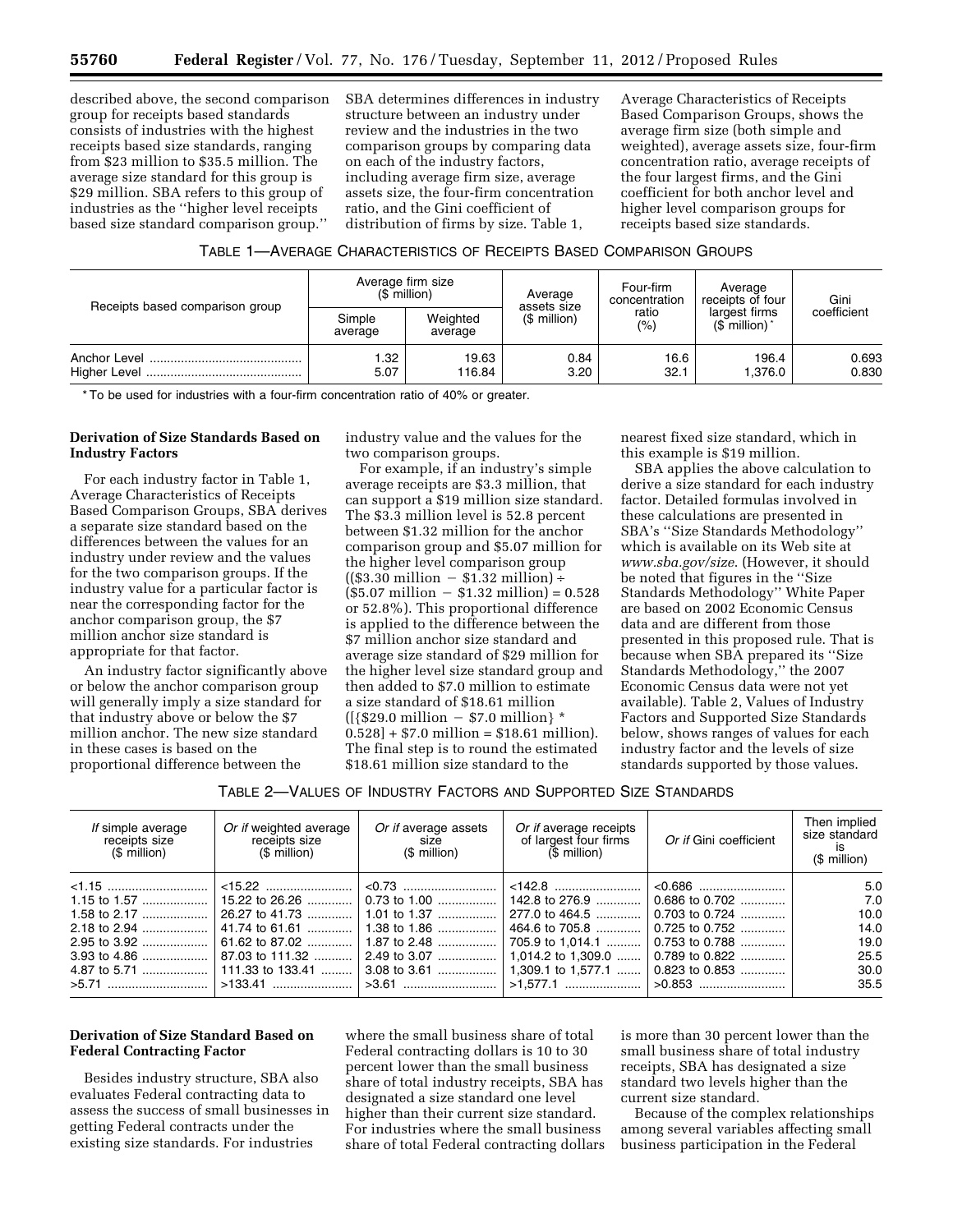marketplace, SBA has chosen not to designate a size standard for the Federal contracting factor alone that is more than two levels above the current size standard. SBA believes that a larger adjustment to size standards based on Federal contracting activity should be based on a more detailed analysis of the impact of any subsequent revision to the current size standard. In limited situations, however, SBA may conduct a more extensive examination of Federal contracting experience. This may support a different size standard than indicated by this general rule and take into consideration significant and unique aspects of small business competitiveness in the Federal contract market. SBA welcomes comments on its methodology for incorporating the Federal contracting factor in its size standard analysis and suggestions for alternative methods and other relevant information on small business experience in the Federal contract market that SBA should consider.

Only one industry in NAICS Sector 11, NAICS 115310 (Support Activities

for Agriculture and Forestry), averaged \$100 million or more annually in Federal contracting during the period of fiscal years 2008–2010. However, since the Federal contracting factor was not significant (*i.e.,* the difference between the small business share of total industry receipts and small business share of Federal contracting dollars was 10 percentage points or more), no size standard was computed for that industry (including two sub-industries under it) based on Federal contracting factor.

## **New Size Standards Based on Industry and Federal Contracting Factors**

Table 3, Size Standards Supported by Each Factor for Each Industry (millions of dollars), below, shows the results of analyses of industry and Federal contracting factors for each industry covered by this proposed rule. Many NAICS industries in columns 2, 3, 4, 6, and 7 show two numbers. The upper number is the value for the industry factor shown on the top of the column and the lower number is the size

standard supported by that factor. For the four-firm concentration ratio, SBA estimates a size standard only if its value is 40 percent or more. If the fourfirm concentration ratio for an industry is less than 40 percent, SBA does not estimate a size standard for that factor. If the four-firm concentration ratio is more than 40 percent, SBA indicates in column 6 the average size of the industry's four largest firms together with a size standard based on that average. As stated earlier, since Federal contracting factor was not significant for any of industries and sub-industries in NAICS Sector 11 that are reviewed in this proposed rule, no size standard was estimated for that factor in column 8. Column 9 shows a calculated new size standard for each industry. This is the average of the size standards supported by each factor, rounded to the nearest fixed size level. Analytical details involved in the averaging procedure are described in SBA's ''Size Standard Methodology.'' For comparison with the new standards, the current size standards are in column 10 of Table 3.

# TABLE 3—SIZE STANDARDS SUPPORTED BY EACH FACTOR FOR EACH INDUSTRY

[Millions of dollars]

| NAICS code/NAICS industry<br>title | Simple<br>average firm<br>size<br>(\$ million) | Weighted<br>average firm<br>size<br>(\$ million) | Average<br>assets size<br>(\$ million) | Four-firm<br>ratio<br>(% ) | Four-firm<br>average<br>size<br>(\$million) | Gini<br>coefficient | Federal<br>contract<br>factor<br>(% ) | Calculated<br>size<br>standard<br>(\$ million) | <b>Current size</b><br>standard<br>(\$ million) |
|------------------------------------|------------------------------------------------|--------------------------------------------------|----------------------------------------|----------------------------|---------------------------------------------|---------------------|---------------------------------------|------------------------------------------------|-------------------------------------------------|
| (1)                                | (2)                                            | (3)                                              | (4)                                    | (5)                        | (6)                                         | (7)                 | (8)                                   | (9)                                            | (10)                                            |
|                                    | \$1.0                                          | \$3.6                                            | \$0.6                                  | 3.7                        | \$276.4                                     | \$0.732             |                                       |                                                |                                                 |
| Cattle Feedlots                    | 5.0                                            | 5.0                                              | 5.0                                    | .                          | .                                           | 14.0                |                                       | 7.0                                            | 2.0                                             |
|                                    | 0.2                                            | 1.4                                              | 0.1                                    | 4 O                        | 74.8                                        | 0.848               |                                       |                                                |                                                 |
| Chicken Egg Production             | 5.0                                            | 5.0                                              | 5.0                                    |                            |                                             | 30.0                |                                       | 14 <sub>0</sub>                                | 12.5                                            |
|                                    | 1.8                                            | 9.1                                              | 1.7                                    | 24.0                       | 45.6                                        | 0.726               |                                       | .                                              |                                                 |
| Timber Tract Operations            | 10.0                                           | 5.0                                              | 14.0                                   |                            |                                             | 14.0                |                                       | 10.0                                           | 7.0                                             |
|                                    | 2.0                                            | 21.7                                             | .                                      | 54.0                       | 47.4                                        | 0.755               |                                       |                                                |                                                 |
| Forest Nurseries and Gath-         |                                                |                                                  |                                        |                            |                                             |                     |                                       |                                                |                                                 |
| ering of Forest Products           | 10.0                                           | 7.0                                              |                                        |                            | 5.0                                         | 19.0                |                                       | 10.0                                           | 7.0                                             |
|                                    | 1.6                                            | 44.8                                             | 1.4                                    | 29.0                       | 130.7                                       | 0.802               |                                       |                                                |                                                 |
| Finfish Fishing                    | 10.0                                           | 14.0                                             | 14.0                                   | .<br>.                     | .                                           | 25.5                |                                       | 19.0                                           | 4.0                                             |
|                                    | 0.6                                            | 13.2                                             | 0.4                                    | 24.0                       | 32.6                                        | 0.618               |                                       |                                                |                                                 |
| Shellfish Fishing                  | 5.0                                            | 5.0                                              | 5.0                                    |                            | .                                           | 5.0                 |                                       | 5.0                                            | 4.0                                             |
|                                    | 2.9                                            | 9.3                                              |                                        | 88.0                       | 9.0                                         | 0.573               |                                       | .                                              | .                                               |
| Other Marine Fishing               | 19.0                                           | 5.0                                              |                                        |                            | 5.0                                         | 5.0                 |                                       | 7.0                                            | 4.0                                             |
|                                    | 0.7                                            | 17.2                                             |                                        | 48.0                       | 27.1                                        | 0.661               |                                       |                                                | .                                               |
| Hunting and Trapping               | 5.0                                            | 7.0                                              |                                        | .                          | 5.0                                         | 5.0                 |                                       | 5.0                                            | 4.0                                             |
|                                    | 2.2                                            | 5.1                                              | 1.9                                    | 12.0                       | 17.1                                        | 0.498               |                                       |                                                |                                                 |
| Cotton Ginning                     | 14.0                                           | 5.0                                              | 19.0                                   |                            |                                             | 5.0                 | .                                     | 10.0                                           | 7.0                                             |
|                                    | 1.2                                            | 8.6                                              | 0.7                                    | 14.0                       | 84.9                                        | 0.641               |                                       |                                                | .                                               |
| Soil Preparation, Planting, and    |                                                |                                                  |                                        |                            |                                             |                     |                                       |                                                |                                                 |
| Cultivating                        | 7.0                                            | 5.0                                              | 5.0                                    |                            | .                                           | 5.0                 |                                       | 5.0                                            | 7.0                                             |
|                                    | 1.5                                            | 8.4                                              | 0.7                                    | 19.0                       | 21.2                                        | 0.689               |                                       |                                                |                                                 |
| Crop Harvesting, Primarily by      |                                                |                                                  |                                        |                            |                                             |                     |                                       |                                                |                                                 |
| Machine                            | 7.0                                            | 5.0                                              | 7.0                                    |                            |                                             | 7.0                 | .                                     | 7.0                                            | 7.0                                             |
|                                    | 6.5                                            | 29.6                                             | 3.9                                    | 21.0                       | 286.1                                       | 0.745               |                                       | .                                              |                                                 |
| <b>Postharvest Crop Activities</b> |                                                |                                                  |                                        |                            |                                             |                     |                                       |                                                |                                                 |
| (Except Cotton Ginning)            | 35.5                                           | 10.0                                             | 35.5                                   |                            | .                                           | 14.0                |                                       | 25.5                                           | 7.0                                             |
|                                    | 2.0                                            | 35.9                                             | .                                      | 29.0                       | 60.8                                        | 0.735               | .                                     | .                                              |                                                 |
| Farm Labor Contractors and         |                                                |                                                  |                                        |                            |                                             |                     |                                       |                                                |                                                 |
| Crew Leaders                       | 10.0                                           | 10.0                                             |                                        |                            |                                             | 14.0                |                                       | 14.0                                           | 7.0                                             |
|                                    | 1.0                                            | 7.7                                              |                                        |                            |                                             | 0.682               |                                       |                                                |                                                 |
| Farm Management Services           | 5.0                                            | 5.0                                              |                                        |                            |                                             | 5.0                 |                                       | 50                                             | 7.0                                             |
|                                    | 0.6                                            | 11.3                                             | 0.3                                    | 15.0                       | 90.2                                        | 0.611               |                                       |                                                |                                                 |
| Support Activities for Animal      |                                                |                                                  |                                        |                            |                                             |                     |                                       |                                                |                                                 |
| Production                         | 5.0                                            | 5.0                                              | 5.0                                    |                            |                                             | 5.0                 |                                       | 5.0                                            | 7.0                                             |
|                                    | 0.9                                            | 8.4                                              | <br>.                                  | 18.0                       | 66.2                                        | 0.672               |                                       |                                                |                                                 |
| Support Activities for Forestry    | 5.0                                            | 5.0                                              |                                        |                            |                                             | 5.0                 |                                       | 5.0                                            | 7.0                                             |
|                                    | 0.6                                            | 4.7                                              | 0.3                                    | 16.0                       | 13.5                                        | 0.657               |                                       |                                                |                                                 |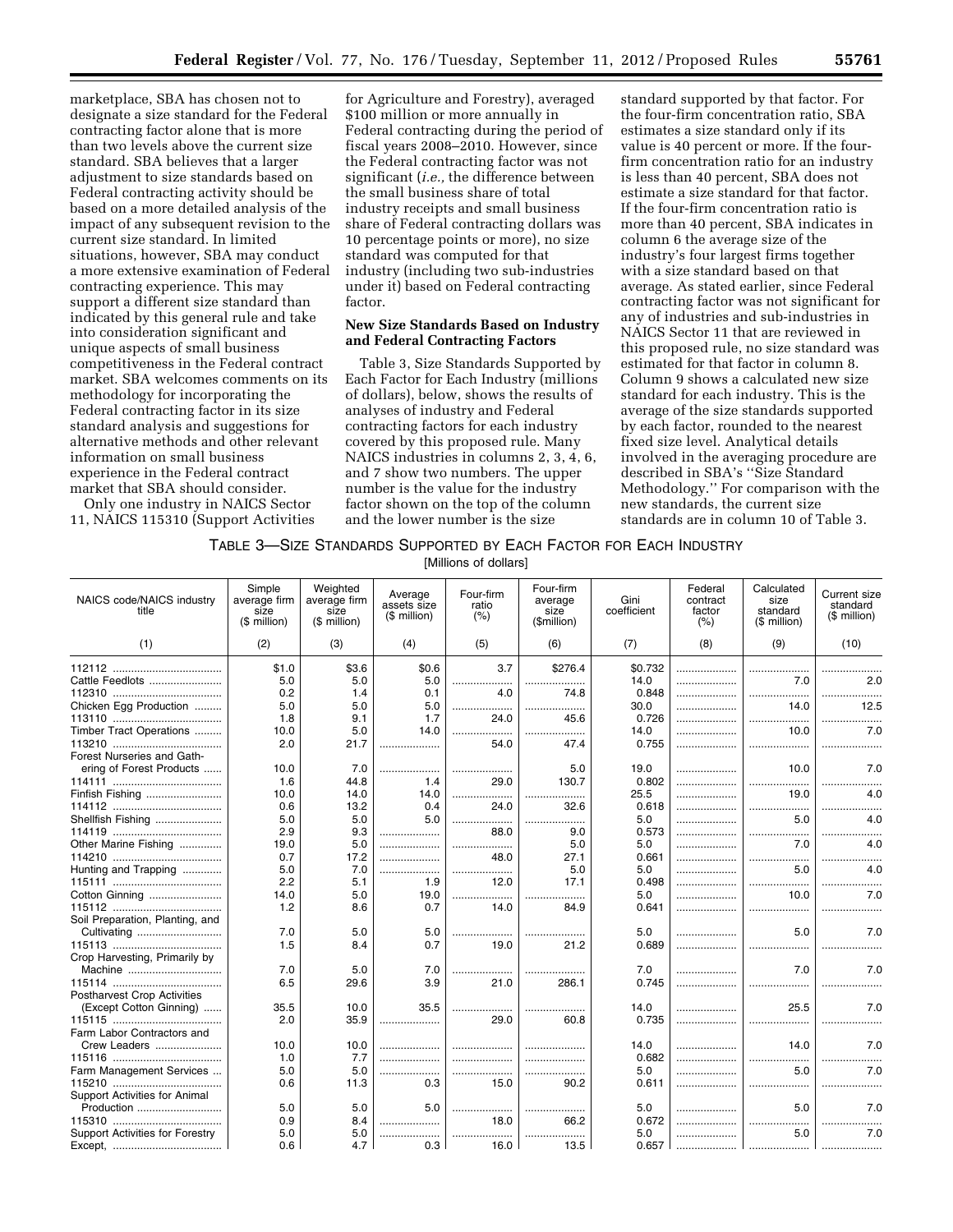TABLE 3—SIZE STANDARDS SUPPORTED BY EACH FACTOR FOR EACH INDUSTRY—Continued [Millions of dollars]

| NAICS code/NAICS industry<br>title                              | Simple<br>average firm<br>size<br>(\$ million) | Weighted<br>average firm<br>size<br>(\$ million) | Average<br>assets size<br>(\$ million) | Four-firm<br>ratio<br>$(\% )$ | Four-firm<br>average<br>size<br>(\$million) | Gini<br>coefficient | Federal<br>contract<br>factor<br>$(\% )$ | Calculated<br>size<br>standard<br>$$$ million) | Current size<br>standard<br>$($$ million $)$ |
|-----------------------------------------------------------------|------------------------------------------------|--------------------------------------------------|----------------------------------------|-------------------------------|---------------------------------------------|---------------------|------------------------------------------|------------------------------------------------|----------------------------------------------|
| $\left( 1\right)$                                               | (2)                                            | (3)                                              | (4)                                    | (5)                           | (6)                                         | (7)                 | (8)                                      | (9)                                            | (10)                                         |
| Forest Fire Suppression and<br><b>Fuels Management Services</b> | 5.0                                            | 5.0                                              | 5.0                                    |                               |                                             | 5.0                 |                                          | 5.0                                            | 17.5                                         |

# **Special Considerations: Forest Fire Suppression and Fuels Management Services**

The Forest Fire Suppression and Fuels Management Services are subindustry categories (or ''exceptions'') under NAICS 115310 (Support Activities for Forestry) with a size standard of \$17.5 million in average annual receipts. In 2003, SBA established a different size standard for these activities (*see* 68 FR 33348 (June 4, 2003)). Data from the Census Bureau's and NASS' special tabulation are limited to the 6-digit NAICS industry level, and hence, do not provide separate data at the sub-industry level. As such, SBA relied upon data from other sources to evaluate the current \$17.5 million size standard for both subindustries.

Firms engaged in the Forest Fire Suppression and Fuels Management Services sub-industries were identified from contracting activity reported in FPDS–NG during fiscal years 2008– 2010. The contracts for Forest Fire Suppression and Fuels Management Services can be identified as those classified within NAICS 115310 and by the Product Service Code (PSCs) F003 (Natural Resources/Conservation-Forest-Range Fire Suppression/ Presuppression). SBA also looked at contract data from the USDA Forest Service National Interagency Fire Center (*<http://www.fs.fed.us/fire/contracting/> and [http://www.fs.fed.us/business/](http://www.fs.fed.us/business/incident/vipr.php)  [incident/vipr.php](http://www.fs.fed.us/business/incident/vipr.php)*). Finally, SBA evaluated the description of the requirements of the contracts for the Forest Fire Suppression and Fuels Management Services in FPDS–NG, which allowed the Agency to identify principal activities related to forest fire suppression and fuel management

services and to differentiate them from other supporting activities. SBA identified activities associated with specialized crews, equipment and engines with trained personnel that are critical to perform the tasks of suppressing or managing fires as principal activities and other activities, such as leases of equipment, machinery and transportation vehicles, or provision of services that do not require specialize personnel or special training as supporting activities. Since most firms involved in Fire Suppression Services were also found to be involved in Fuel Management Services and vice versa, SBA analyzed them together as one group.

Finally, SBA obtained receipts and employment data for the fiscal years 2008–2010 from the Central Contractor Registration (CCR) for the firms that it identified from the FPDS–NG to develop the size standards evaluation factors. Table 3, Size Standards Supported by Each Factor for Each Industry (millions of dollars), above, shows the results from the analysis of these subindustries, which supported a \$5.0 million size standard as compared to the current \$17.5 million. SBA believes that the results reflect decreases in numbers of forest fires and consequent reductions in payments (revenues) to contractors during fiscal years 2008–2010 as compared to prior years. Given the inherent uncertainty of occurrences of forest fires, SBA believes that contracting officers need flexibility to hire small businesses, especially in the worst case scenario. In a very active fire season, size of payments can easily support the \$17.5 million size standard for Fire Suppression Services. With this reality in mind, SBA proposes to retain the current \$17.5 size standard and seeks comments on this proposal.

# **Evaluation of SBA's Loan Data**

Before deciding on an industry's size standard, SBA also considers the impact of new or revised size standards on its loan programs. Accordingly, SBA examined its 7(a) and 504 Loan Programs data for fiscal years 2008– 2010 to assess whether the proposed size standards need further adjustments to ensure credit opportunities for small businesses through those programs. For the industries reviewed in this rule, the data showed that it is mostly businesses much smaller than the current size standards that use SBA's 7(a) and 504 loans.

Furthermore, the Jobs Act established an alternative size standard for SBA's 7(a) and 504 Loan Programs. Specifically, an applicant exceeding an NAICS industry size standard may still be eligible if its maximum tangible net worth does not exceed \$15 million and its average net income after Federal income taxes (excluding any carry-over losses) for the 2 full fiscal years before the date of the application is not more than \$5 million.

Therefore, no size standard in NAICS Sector 11, Agriculture, Forestry, Fishing and Hunting reviewed in this proposed rule, needs an adjustment based on this factor.

## **Proposed Changes to Size Standards**

Table 4, Summary of Size Standards Analysis, below, summarizes the results of SBA's analyses from Table 3, Size Standards Supported by Each Factor for Each Industry (millions of dollars). The results might support increases in size standards for 11 industries, decreases for four industries and two subindustries and no change for one industry.

## TABLE 4—SUMMARY OF SIZE STANDARDS ANALYSIS

| <b>NAICS Code</b> | NAICS Industry title | Current size<br>standard<br>(\$ million) | Calculated size<br>standard<br>$$$ million) |
|-------------------|----------------------|------------------------------------------|---------------------------------------------|
|                   |                      | \$2.0                                    | \$7.0                                       |
|                   |                      | 12.5                                     | 14.0                                        |
|                   |                      | 7.0                                      | 10.0                                        |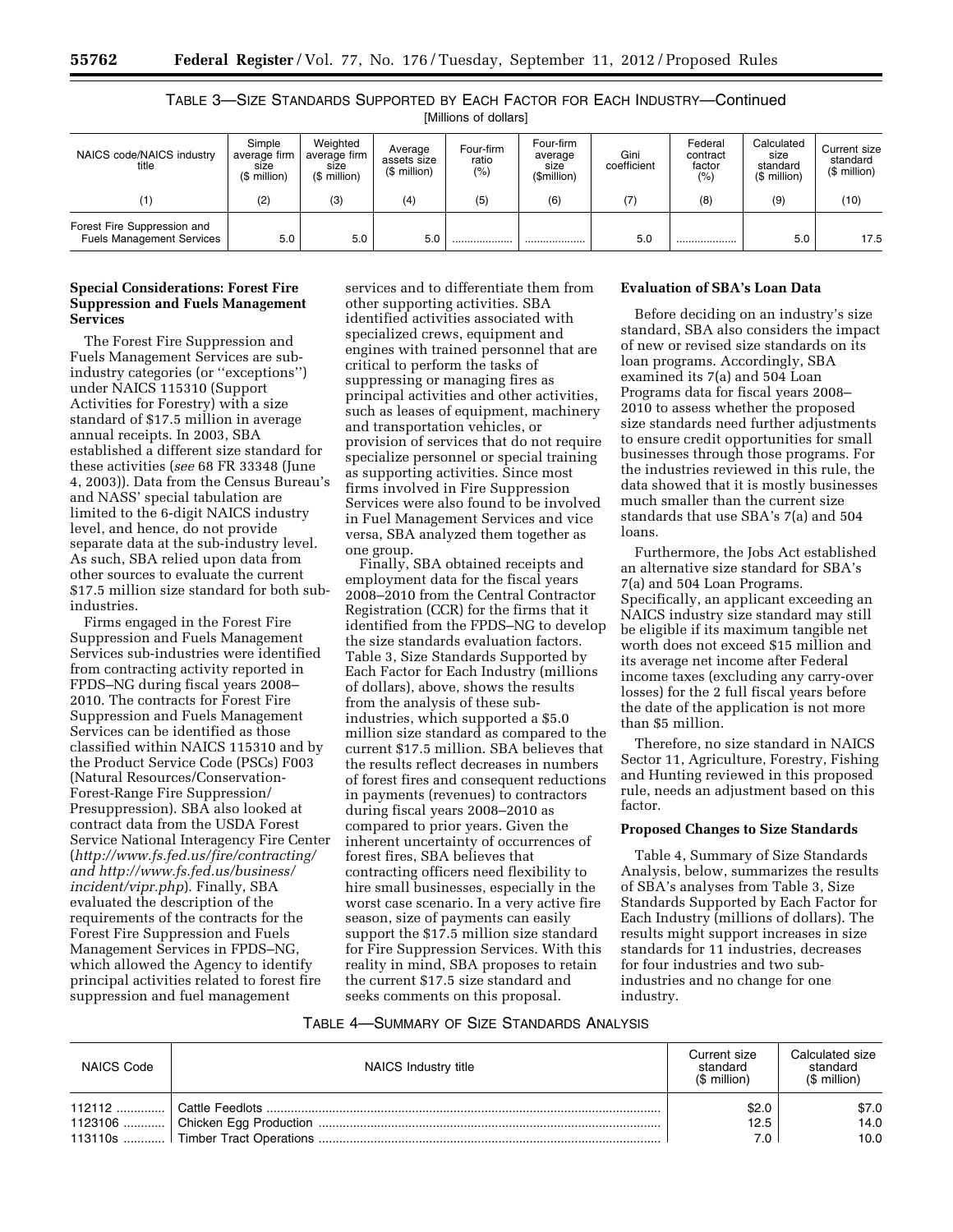| <b>NAICS Code</b> | NAICS Industry title | Current size<br>standard<br>$$$ million) | Calculated size<br>standard<br>$$$ million) |
|-------------------|----------------------|------------------------------------------|---------------------------------------------|
|                   |                      | 7.0                                      | 10.0                                        |
| 114111            |                      | 4.0                                      | 19.0                                        |
| 114112            |                      | 4.0                                      | 5.0                                         |
| 114119            |                      | 4.0                                      | 7.0                                         |
| 114210            |                      | 4.0                                      | 5.0                                         |
| 115111            |                      | 7.0                                      | 10.0                                        |
| 115112            |                      | 7.0                                      | 5.0                                         |
|                   |                      | 7.0                                      | 7.0                                         |
|                   |                      | 7.0                                      | 25.5                                        |
| 115115            |                      | 7.0                                      | 14.0                                        |
| 115116            |                      | 7.0                                      | 5.0                                         |
| 115210            |                      | 7.0                                      | 5.0                                         |
| 115310            |                      | 7.0                                      | 5.0                                         |
| Except,           |                      | 17.5                                     | 5.0                                         |
| Except,           |                      | 17.5                                     | 5.0                                         |

TABLE 4—SUMMARY OF SIZE STANDARDS ANALYSIS—Continued

However, SBA believes that lowering small business size standards is not in the best interest of small businesses in the current economic environment. The U.S. economy was in recession from December 2007 to June 2009, the longest and deepest of any recessions since before World War II. The economy lost more than eight million non-farm jobs during 2008–2009. In response, Congress passed and the President signed into law the American Recovery and Reinvestment Act of 2009 (Recovery Act) to promote economic recovery and to preserve and create jobs. Although the recession officially ended in June 2009, the unemployment rate is still high at 8.2 percent in June 2012 and is forecast to remain around this level at least through the end of 2012. In addition, the unemployment rate by industry and class of worker in June 2012 showed the agricultural workers facing one of the worst unemployment rates (8.4%) in the Nation.

Recently, Congress passed and the President signed the Jobs Act to promote small business job creation. The Jobs Act puts more capital into the hands of entrepreneurs and small business owners; strengthens small businesses' ability to compete for contracts; includes recommendations from the President's Task Force on Federal Contracting Opportunities for Small Business; creates a better playing field for small businesses; promotes small business exporting, building on the President's National Export Initiative; expands training and counseling; and provides \$12 billion in tax relief to help small businesses invest in their firms and create jobs. A proposal to reduce size standards will have an immediate impact on jobs, and it would be contrary to the expressed will of the President and the Congress.

Lowering size standards would decrease the number of firms that participate in Federal financial and procurement assistance programs for small businesses. It would also affect small businesses that are now exempt or receive some form of relief from other Federal regulations that use SBA's size standards. That impact could take the form of increased fees, paperwork, or other compliance requirements for small businesses. Furthermore, size standards based solely on analytical results without any other considerations can cut off currently eligible small firms from those programs and benefits. In industries and sub-industries reviewed in this proposed rule, about 70 businesses would lose their small business eligibility if size standards were lowered based solely on analytical results. That would run counter to what SBA and the Federal government are doing to help small businesses and create jobs. Reducing size eligibility for Federal procurement opportunities, especially under current economic conditions, would not preserve or create more jobs; rather, it would have the opposite effect. Therefore, in this proposed rule, SBA does not intend to reduce size standards for any industries. Accordingly, for industries where analyses might seem to support lowering size standards, SBA proposes to retain the current size standards.

Furthermore, as stated previously, the Small Business Act requires the SBA's Administrator to "\* \*<sup>\*</sup> consider other factors deemed to be relevant \* \* \*'' to establishing small business size standards. The current economic conditions and the impact on job creation are quite relevant factors when establishing small business size standards. SBA nevertheless invites comments and suggestions on whether

it should lower size standards as suggested by analyses of industry and program data or retain the current standards for those industries in view of current economic conditions.

As discussed above, lowering small business size standards is inconsistent with what the Federal government is doing to stimulate the economy and would discourage job growth for which Congress established the Recovery Act and Jobs Act. In addition, it would be inconsistent with the Small Business Act requiring the Administrator to establish size standards based on industry analysis and other relevant factors such as current economic conditions. Thus, SBA proposes to increase size standards for 10 industries and retain the current size standards for six industries and two sub-industries in NAICS Sector 11 that are reviewed in this rule. The SBA's proposed increases are in Table 5, Summary of Proposed Size Standards Revisions, below.

In addition, retaining current standards when the analytical results suggested lowering them is consistent with SBA's prior actions for NAICS Sector 44–45 (Retail Trade), NAICS Sector 72 (Accommodation and Food Services), and NAICS Sector 81 (Other Services) that the Agency proposed (74 FR 53924, 74 FR 53913, and 74 FR 53941, October 21, 2009) and adopted in its final rules (75 FR 61597, 75 FR 61604, and 75 FR 61591, October 6, 2010). It is also consistent with the Agency' recently published proposed rule (76 FR 14323 (March 16, 2011)) and final rule (77 FR 7490 (February 10, 2012)) for NAICS Sector 54, Professional, Technical, and Scientific Services, propose rule (76 FR 27935 (May 13, 2011)) and final rule (77 FR 10943 (February 24, 2012)) for NAICS Sector 48–49, Transportation and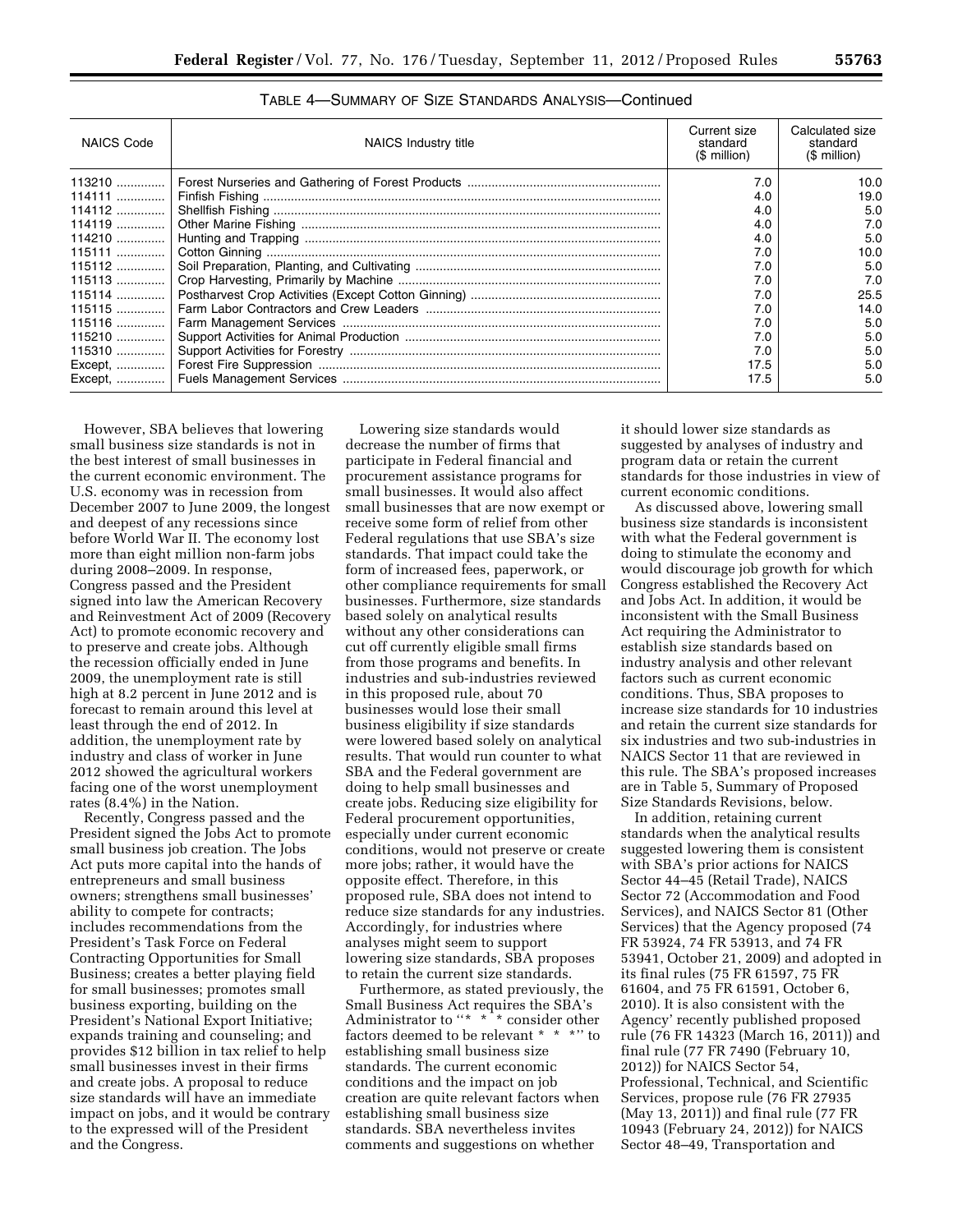Warehousing, and proposed rules for NAICS Sector 51, Information (76 FR 63216 (October 12, 2011)), NAICS Sector 56, Administrative and Support, Waste Management and Remediation Services (76 FR 63510 (October 12, 2011)), NAICS Sector 61, Educational

Services (76 FR 70667 (November 15, 2011)), NAICS Sector 53, Real Estate and Rental and Leasing (76 FR 70680 (November 15, 2011)), NAICS Sector 62, Health Care and Social Assistance (77 FR 11001 (February 24, 2012)), NAICS Sector 71, Arts, Entertainment and

Recreation (forthcoming), and NAICS Sector 23, Construction (forthcoming). In each of those final and proposed rules, SBA opted not to reduce small business size standards, for the same reasons it has provided above in this proposed rule.

| Table 5—Summary of Proposed Size Standards Revisions |
|------------------------------------------------------|
|------------------------------------------------------|

| <b>NAICS</b><br>Code | NAICS Industry title | Current size<br>standard<br>(\$ million) | Proposed size<br>standard<br>\$ million) |
|----------------------|----------------------|------------------------------------------|------------------------------------------|
|                      |                      | \$2.0                                    | \$7.0                                    |
|                      |                      | 12.5                                     | 14.0                                     |
|                      |                      | 7.0                                      | 10.0                                     |
|                      |                      | 7.0                                      | 10.0                                     |
| $114111$             |                      | 4.0                                      | 19.0                                     |
|                      |                      | 4.0                                      | 5.0                                      |
|                      |                      | 4.0                                      | 7.0                                      |
|                      |                      | 4.0                                      | 5.0                                      |
|                      |                      | 7.0                                      | 10.0                                     |
|                      |                      | 7.0                                      | 25.5                                     |
|                      |                      | 7.0                                      | 14.0                                     |

# **Evaluation of Dominance in Field of Operation**

SBA has determined that for the industries in NAICS Sector 11, Agriculture, Forestry, Fishing and Hunting, for which it has proposed to increase size standards in this proposed rule, no individual firm at or below the proposed size standard will be large enough to dominate its field of operation. At the proposed size standards, if adopted, the small business share of total industry receipts among those industries is, in average, 2.9 percent, with an interval showing a minimum of 0.02 percent to a maximum of 17.0 percent. These market shares effectively preclude a firm at or below the proposed size standards from exerting control on any of the industries.

#### **Request for Comments**

SBA invites public comments on this proposed rule, especially on the following issues:

1. To simplify size standards, SBA proposes eight fixed levels for receipts based size standards: \$5 million, \$7 million, \$10 million, \$14 million, \$19 million, \$25.5 million, \$30 million, and \$35.5 million. SBA invites comments on whether this is necessary and whether the proposed fixed size levels are appropriate. SBA welcomes suggestions on alternative approaches to simplifying small business size standards.

2. SBA seeks feedback on whether SBA's proposal to increase size standards for 11 industries and retain current size standards for five industries and two sub-industries (within NAICS 115310, Support Activities for Forestry)

within NAICS Sector 11 is appropriate, given the economic characteristics of each industry reviewed in this proposed rule. SBA also seeks feedback and suggestions on alternative standards, if they would be more appropriate, including whether the number of employees is a more suitable measure of size for certain industries and what that employee level should be.

3. SBA has proposed to retain the current size standards for four industries and two sub-industries for which its analysis would support lowering them. SBA seeks comments on whether SBA should lower them solely based on its analysis or retain them at their current levels in view of current economic conditions.

4. SBA's proposed size standards are based on five primary factors—average firm size, average assets size (as a proxy of startup costs and entry barriers), fourfirm concentration ratio, distribution of firms by size and, the level and small business share of Federal contracting dollars of the evaluated industries. SBA welcomes comments on these factors and/or suggestions on other factors that it should consider when evaluating or revising size standards. SBA also seeks information on relevant data sources, other than what it uses, if available.

5. SBA gives equal weight to each of the five primary factors in all industries. SBA seeks feedback on whether it should continue giving equal weight to each factor or whether it should give more weight to one or more factors for certain industries. Recommendations to weigh some factors more than others should include suggested weights for

each factor along with supporting information.

6. For analyzing the Forest Fire Suppression and Fuel Management Services size standard, two subindustries (''exception'') within NAICS 115310, SBA used PSC F003 within NAICS 115310 to identify contracting activity reported in FPDS–NG, and firms in the Forest Fire Suppression and Fuel Management Services sub-industry during fiscal years 2008–2010. Using the receipts and employment data for those identified firms from CCR, SBA analyzed the industry factors for these sub-industries. SBA seeks suggestions or comments on the use of the data sources and its proposal to retain the current \$17.5 million size standard for them even if the analysis supported lowering it to \$5 million. SBA is also interested in comments on the elimination of the Forest Fire Suppression and Fuel Management Services as ''exceptions'' to NAICS 115310, and the application of the same size standard for them as for the rest of NAICS 115310. Comments on applying the same NAICS 115310 size standard for Forest Fire Suppression and Fuel Management Services should address why the same size standard is more suitable than separate size standards for Forest Fire Suppression and Fuel management Services subindustry size standard or why Forest Fire Suppression and Fuel management Services firms should continue to be treated as separate activities from the rest of NAICS 115310 for SBA's size standards purposes.

7. For analytical simplicity and efficiency, in this proposed rule, SBA has refined its size standard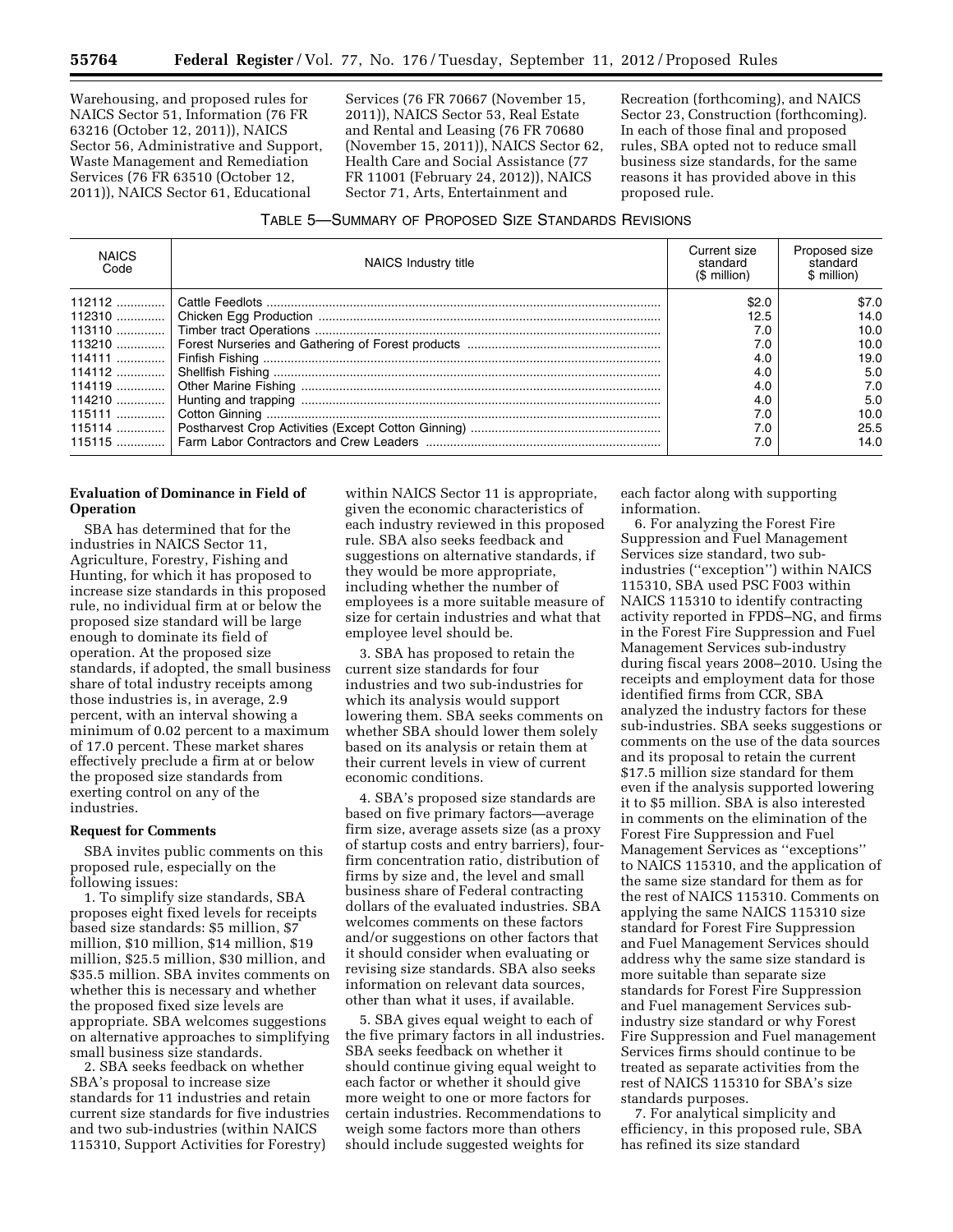methodology to obtain a single value as a proposed size standard instead of a range of values, as in its past size regulations. SBA welcomes any comments on this procedure and suggestions on alternative methods.

Public comments on the above issues are very valuable to SBA for validating its size standard methodology and its proposed size standards revisions in this proposed rule. This will help SBA to move forward with its review of size standards for other NAICS Sectors. Commenters addressing size standards for a specific industry or a group of industries should include relevant data and/or other information supporting their comments. If comments relate to using size standards for Federal procurement programs, SBA suggests that commenters provide information on the size of contracts in their industries, the size of businesses that can undertake the contracts, start-up costs, equipment and other asset requirements, the amount of subcontracting, other direct and indirect costs associated with the contracts, the use of mandatory sources of supply for products and services, and the degree to which contractors can mark up those costs.

# **Compliance With Executive Orders 12866, 13563, 12988 and 13132, the Paperwork Reduction Act (44 U.S.C. Ch. 35) and the Regulatory Flexibility Act (5 U.S.C. 601–612)**

## *Executive Order 12866*

The Office of Management and Budget (OMB) has determined that this proposed rule is not a ''significant regulatory action'' for purposes of Executive Order 12866. In order to help explain the need of this rule and the rule's potential benefits and costs, SBA is providing a Cost Benefit Analysis in this section of the rule. This is also not a ''major rule'' under the Congressional Review Act, 5 U.S.C. 800.

#### *Cost Benefit Analysis*

1. Is there a need for the regulatory action?

SBA believes that proposed size standards revisions in NAICS Sector 11, Agriculture, Forestry, Fishing and Hunting, will better reflect the economic characteristics of small businesses in this Sector and the Federal government marketplace. SBA's mission is to aid and assist small businesses through a variety of financial, procurement, business development, and advocacy programs. To determine the intended beneficiaries of these programs, SBA establishes distinct definitions of which businesses are deemed small businesses. The Small Business Act (15 U.S.C.

632(a)) delegates to SBA's Administrator the responsibility for establishing small business definitions. The Act also requires that small business definitions vary to reflect industry differences. The recently enacted Jobs Act also requires SBA to review all size standards and make necessary adjustments to reflect market conditions. The supplementary information section of this proposed rule explains SBA's methodology for analyzing a size standard for a particular industry.

2. What are the potential benefits and costs of this regulatory action?

The most significant benefit to businesses obtaining small business status because of this proposed rule is gaining or retaining eligibility for Federal small business assistance programs. These include SBA's financial assistance programs, economic injury disaster loans, and Federal procurement programs intended for small businesses. Federal procurement programs provide targeted opportunities for small businesses under SBA's business development programs, such as 8(a), Small Disadvantaged Businesses (SDB), small businesses located in Historically Underutilized Business Zones (HUBZone), women-owned small businesses (WOSB), and servicedisabled veteran-owned small businesses (SDVOSB). Federal agencies may also use SBA's size standards for a variety of other regulatory and program purposes. These programs assist small businesses to become more knowledgeable, stable, and competitive. SBA estimates that in 11 industries in NAICS Sector 11 for which it has proposed to increase size standards more than 7,500 firms, not small under the existing size standards, will become small under the proposed size standards and therefore become eligible for these programs. That is about 17 percent of all firms classified as small under the current size standards in all industries reviewed in this proposed rule. If adopted as proposed, this will increase the small business share of total receipts in those industries from 78.4 percent to 79.1 percent.

Three groups will benefit from the proposed size standards revisions in this rule, if they are adopted as proposed: (1) Some businesses that are above the current size standards may gain small business status under the higher size standards, thereby enabling them to participate in Federal small business assistance programs; (2) growing small businesses that are close to exceeding the current size standards will be able to retain their small business status under the higher size

standards, thereby enabling them to continue their participation in the programs; and (3) Federal agencies will have a larger pool of small businesses from which to draw for their small business procurement programs.

SBA estimates that firms gaining small business status under the proposed size standards could receive Federal contracts totaling \$7 million to \$12 million annually under SBA's small business, 8(a), SDB, HUBZone, WOSB, and SDVOSB Programs, and other unrestricted procurements. The added competition for many of these procurements can also result in lower prices to the Government for procurements reserved for small businesses, but SBA cannot quantify this benefit.

Under SBA's 7(a) and 504 Loan Programs, based on the fiscal years 2008–2010 data, SBA estimates up to about 32 SBA's 7(a) and 504 loans totaling about \$7.0 million could be made to these newly defined small businesses under the proposed size standards. Increasing the size standards will likely result in more small business guaranteed loans to businesses in these industries, but it is be impractical to try to estimate exactly the number and total amount of loans. There are two reasons for this: (1) under the Jobs Act, SBA can now guarantee substantially larger loans than in the past; and (2) as described above, the Jobs Act established a higher alternative size standard (\$15 million in tangible net worth and \$5 million in net income after income taxes) for business concerns that do not meet the size standards for their industry. Therefore, SBA finds it difficult to quantify the actual impact of these proposed size standards on its 7(a) and 504 Loan Programs.

Newly defined small businesses will also benefit from SBA's Economic Injury Disaster Loan (EIDL) Program. Since this program is contingent on the occurrence and severity of a disaster in the future, SBA cannot make a meaningful estimate of this impact.

In addition, newly defined small businesses will also benefit through reduced fees, less paperwork, and fewer compliance requirements that are available to small businesses through Federal government.

To the extent that those 7,500 newly defined additional small firms could become active in Federal procurement programs, the proposed changes to size standards, if adopted, may entail some additional administrative costs to the government as a result of more businesses being eligible for Federal small business programs. For example, there will be more firms seeking SBA's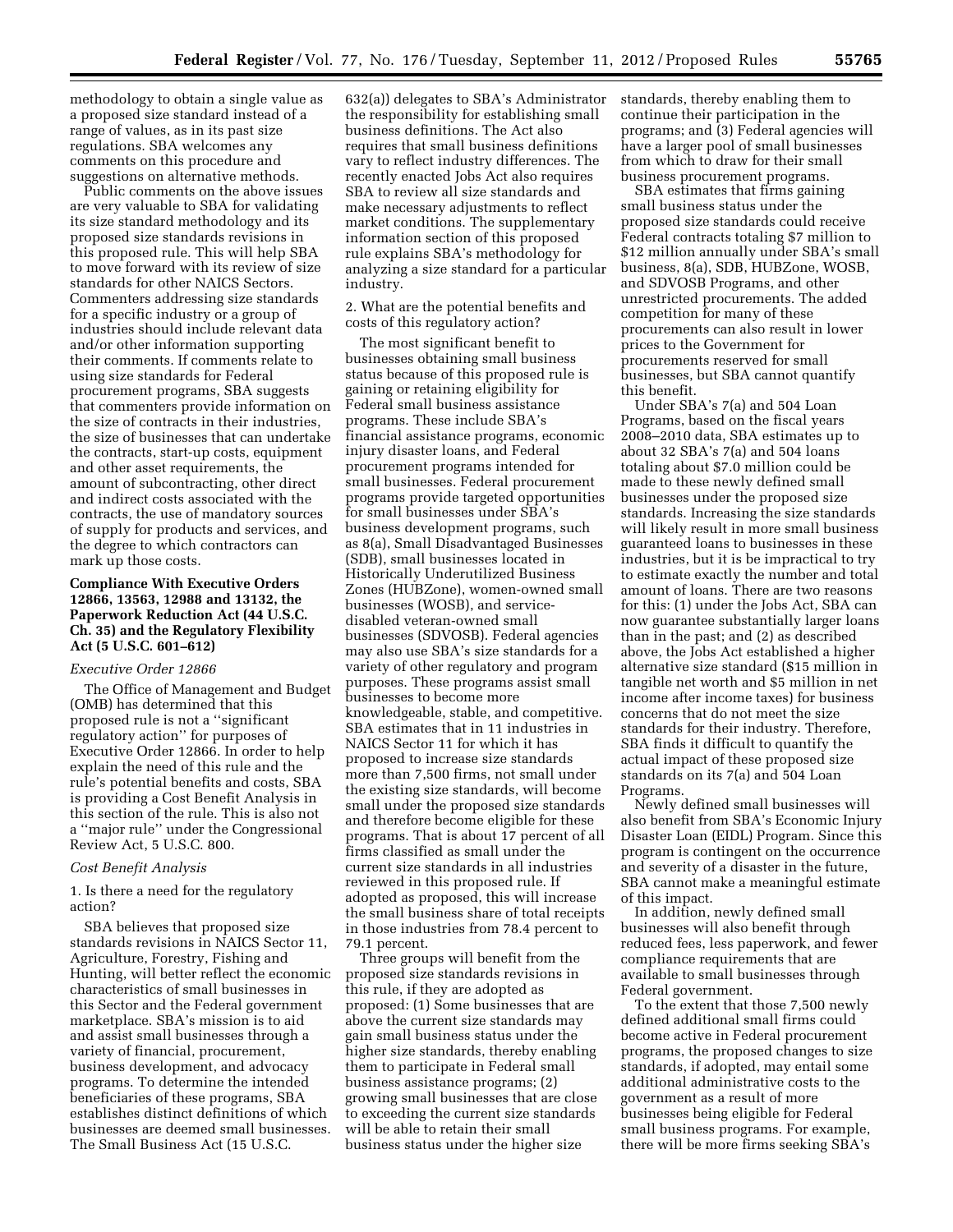guaranteed loans, more firms eligible for enrollment in the Central Contractor Registration (CCR)'s Dynamic Small Business Search database, and more firms seeking certification as 8(a) or HUBZone firms or qualifying for small business, WOSB, SDVOSB, and SDB status. Among those newly defined small businesses seeking SBA's assistance, there could be some additional costs associated with compliance and verification of small business status and protests of small business status. However, SBA believes that these added administrative costs will be minimal because mechanisms are already in place to handle these requirements.

Additionally, Federal government contracts may have higher costs. With a greater number of businesses defined as small, Federal agencies may choose to set aside more contracts for competition among small businesses only rather than using full and open competition. The movement from unrestricted to small business set-aside contracting might result in competition among fewer total bidders, although there will be more small businesses eligible to submit offers. However, the additional costs associated with fewer bidders are expected to be minor since, by law, procurements may be set aside for small businesses or reserved for the 8(a), HUBZone, WOSB, or SDVOSB Programs only if awards are expected to be made at fair and reasonable prices. In addition, there may be higher costs when more full and open contracts are awarded to HUBZone businesses that receive price evaluation preferences.

The proposed size standards revisions, if adopted, may have some distributional effects among large and small businesses. Although SBA cannot estimate with certainty the actual outcome of the gains and losses among small and large businesses, it can identify several probable impacts. There may be a transfer of some Federal contracts to small businesses from large businesses. Large businesses may have fewer Federal contract opportunities as Federal agencies decide to set aside more contracts for small businesses. In addition, some Federal contracts may be awarded to HUBZone concerns instead of large businesses since these firms may be eligible for a price evaluation preference for contracts when they compete on a full and open basis.

Similarly, some businesses defined small under the current size standards may obtain fewer Federal contracts due to the increased competition from more businesses defined as small under the proposed size standards. This transfer may be offset by a greater number of

Federal procurements set aside for all small businesses. The number of newly defined and expanding small businesses that are willing and able to sell to the Federal Government will limit the potential transfer of contracts from large and currently defined small businesses. SBA cannot estimate the potential distributional impacts of these transfers with any degree of precision.

The proposed revisions to the existing size standards for 11 industries in NAICS Sector 11, Agriculture, Forestry, Fishing and Hunting, are consistent with SBA's statutory mandate to assist small business. This regulatory action promotes the Administration's objectives. One of SBA's goals in support of the Administration's objectives is to help individual small businesses succeed through fair and equitable access to capital and credit, Government contracts, and management and technical assistance. Reviewing and modifying size standards, when appropriate, ensures that intended beneficiaries have access to small business programs designed to assist them.

#### *Executive Order 13563*

Descriptions of the need for this regulatory action and benefits and costs associated with this action including possible distributional impacts that relate to Executive Order 13563 are included above in the Cost Benefit Analysis under Executive Order 12866.

In an effort to engage interested parties in this action, SBA has presented its size standards methodology (discussed above under **SUPPLEMENTARY INFORMATION**) to various industry associations and trade groups. SBA also met with a number of industry groups and individual businesses to get their feedback on its methodology and other size standards issues. In addition, SBA presented its size standards methodology to businesses in 13 cities in the U.S. and sought their input as part of Jobs Act tours. The presentation also included information on the latest status of the comprehensive size standards review and on how interested parties can provide SBA with input and feedback on size standards review.

Additionally, SBA sent letters to the Directors of the Offices of Small and Disadvantaged Business Utilization (OSDBU) at several Federal agencies with considerable procurement responsibilities requesting their feedback on how the agencies use SBA's size standards and whether current size standards meet their programmatic needs (both procurement and nonprocurement). SBA gave appropriate consideration to all input, suggestions,

recommendations, and relevant information obtained from industry groups, individual businesses, and Federal agencies in preparing this proposed rule.

The review of size standards in NAICS Sector 11, Agriculture, Forestry, Fishing and Hunting, is consistent with Executive Order 13563, Section 6, calling for retrospective analyses of existing rules. The last comprehensive review of size standards occurred during the late 1970s and early 1980s. Since then, except for periodic adjustments for monetary based size standards, most reviews of size standards were limited to a few specific industries in response to requests from the public and Federal agencies. SBA recognizes that changes in industry structure and the Federal marketplace over time have rendered existing size standards for some industries no longer supportable by current data. Accordingly, in 2007, SBA began a comprehensive review of its size standards to ensure that existing size standards have supportable bases and to revise them when necessary. In addition, the Jobs Act requires SBA to conduct a detailed review of all size standards and to make appropriate adjustments to reflect market conditions. Specifically, the Jobs Act requires SBA to conduct a detailed review of at least one-third of all size standards during every 18-month period from the date of its enactment and do a complete review of all size standards not less frequently than once every 5 years thereafter.

#### *Executive Order 12988*

This action meets applicable standards set forth in Sections 3(a) and 3(b)(2) of Executive Order 12988, Civil Justice Reform, to minimize litigation, eliminate ambiguity, and reduce burden. The action does not have retroactive or preemptive effect.

#### *Executive Order 13132*

For purposes of Executive Order 13132, SBA has determined that this proposed rule will not have substantial, direct effects on the States, on the relationship between the national government and the States, or on the distribution of power and responsibilities among the various levels of government. Therefore, SBA has determined that this proposed rule has no federalism implications warranting preparation of a federalism assessment.

## *Paperwork Reduction Act*

For the purpose of the Paperwork Reduction Act, 44 U.S.C. Ch. 35, SBA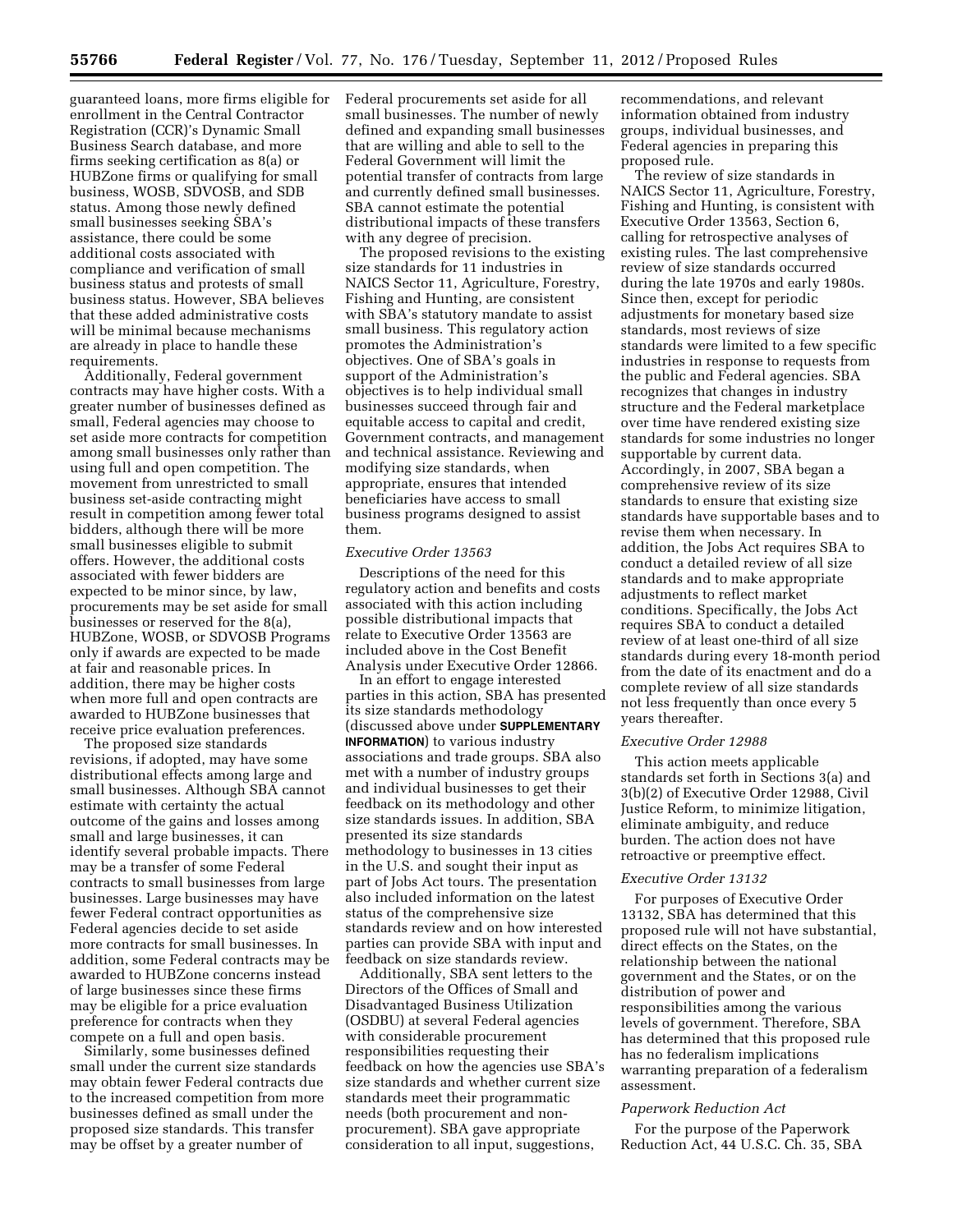has determined that this proposed rule will not impose any new reporting or record keeping requirements.

# *Initial Regulatory Flexibility Analysis*

Under the Regulatory Flexibility Act (RFA), this proposed rule, if adopted, may have a significant impact on a substantial number of small businesses in NAICS Sector 11, Agriculture, Forestry, Fishing and Hunting. As described above, this rule may affect small businesses seeking Federal contracts, loans under SBA's 7(a), 504 and Economic Injury Disaster Loan Programs, and assistance under other Federal small business programs.

Immediately below, SBA sets forth an initial regulatory flexibility analysis (IRFA) of this proposed rule addressing the following questions: (1) What are the need for and objective of the rule? (2) What are SBA's description and estimate of the number of small businesses to which the rule will apply? (3) What are the projected reporting, record keeping, and other compliance requirements of the rule? (4) What are the relevant Federal rules that may duplicate, overlap, or conflict with the rule? and (5) What alternatives will allow the Agency to accomplish its regulatory objectives while minimizing the impact on small businesses?

1. What are the need for and objective of the rule?

Changes in industry structure, technological changes, productivity growth, mergers and acquisitions, and updated industry definitions have changed the structure of many industries in NAICS Sector 11. Such changes can be sufficient to support revisions to current size standards for some industries. Based on the analysis of the latest data available, SBA believes that the revised standards in this proposed rule more appropriately reflect the size of businesses that need Federal assistance. The recently enacted Jobs Act also requires SBA to review all size standards and make necessary adjustments to reflect market conditions.

2. What are SBA's description and estimate of the number of small businesses to which the rule will apply?

If the proposed rule is adopted in its present form, SBA estimates that more than 7,500 additional firms will become small because of increased size standards seven industries in NAICS

Sector 11. That represents 17 percent of total firms that are small under current size standards in all industries reviewed by SBA within that Sector. This will result in an increase in the small business share of total industry receipts for the Sector from 78.4 percent under the current size standards to 79.1 percent under the proposed size standards. The proposed size standards, if adopted, will enable more small businesses to retain their small business status for a longer period. Many firms may have lost their eligibility and find it difficult to compete at current size standards with companies that are significantly larger than they are. SBA believes the competitive impact will be positive for existing small businesses and for those that exceed the size standards but are on the very low end of those that are not small. They might otherwise be called or referred to as mid-sized businesses, although SBA only defines what is small; other entities are other than small.

3. What are the projected reporting, record keeping and other compliance requirements of the rule?

The proposed size standard changes impose no additional reporting or record keeping requirements on small businesses. However, qualifying for Federal procurement and a number of other programs requires that businesses register in the CCR database and certify in the Online Representations and Certifications Application (ORCA) that they are small at least once annually. Therefore, businesses opting to participate in those programs must comply with CCR and ORCA requirements. However, there are no costs associated with either CCR registration or ORCA certification. Changing size standards alters the access to SBA's programs that assist small businesses, but does not impose a regulatory burden because they neither regulate nor control business behavior.

4. What are the relevant Federal rules, which may duplicate, overlap or conflict with the rule?

Under § 3(a)(2)(C) of the Small Business Act, 15 U.S.C. 632(a)(2)(c), Federal agencies must use SBA's size standards to define a small business, unless specifically authorized by statute to do otherwise. In 1995, SBA published in the **Federal Register** a list of statutory and regulatory size standards that identified the application of SBA's size

standards as well as other size standards used by Federal agencies (60 FR 57988 (November 24, 1995)). SBA is not aware of any Federal rule that would duplicate or conflict with establishing size standards.

However, the Small Business Act and SBA's regulations allow Federal agencies to develop different size standards if they believe that SBA's size standards are not appropriate for their programs, with the approval of SBA's Administrator (13 CFR 121.903). The Regulatory Flexibility Act authorizes an Agency to establish an alternative small business definition, after consultation with the Office of Advocacy of the U.S. Small Business Administration (5 U.S.C. 601(3)).

5. What alternatives will allow the Agency to accomplish its regulatory objectives while minimizing the impact on small entities?

By law, SBA is required to develop numerical size standards for establishing eligibility for Federal small business assistance programs. Other than varying size standards by industry and changing the size measures, no practical alternative exists to the systems of numerical size standards.

## **List of Subjects in 13 CFR Part 121**

Administrative practice and procedure, Government procurement, Government property, Grant programs business, Individuals with disabilities, Loan programs—business, Reporting and recordkeeping requirements, Small businesses.

For the reasons set forth in the preamble, SBA proposes to amend part 13 CFR part 121 as follows:

# **PART 121—SMALL BUSINESS SIZE REGULATIONS**

1. The authority citation for Part 121 continues to read as follows:

**Authority:** 15 U.S.C. 632, 634(b)(6), 636(b), 662, and 694a(9).

2. In § 121.201, in the table, revise the entries for ''112112'', ''112310'', ''113110'', ''113210'', ''114111'', ''114112'', ''114119'', ''114210'', ''115111'', ''115114'', and ''115115'' to read as follows:

**§ 121.201 What size standards has SBA identified by North American Industry Classification System codes?** 

\* \* \* \* \*